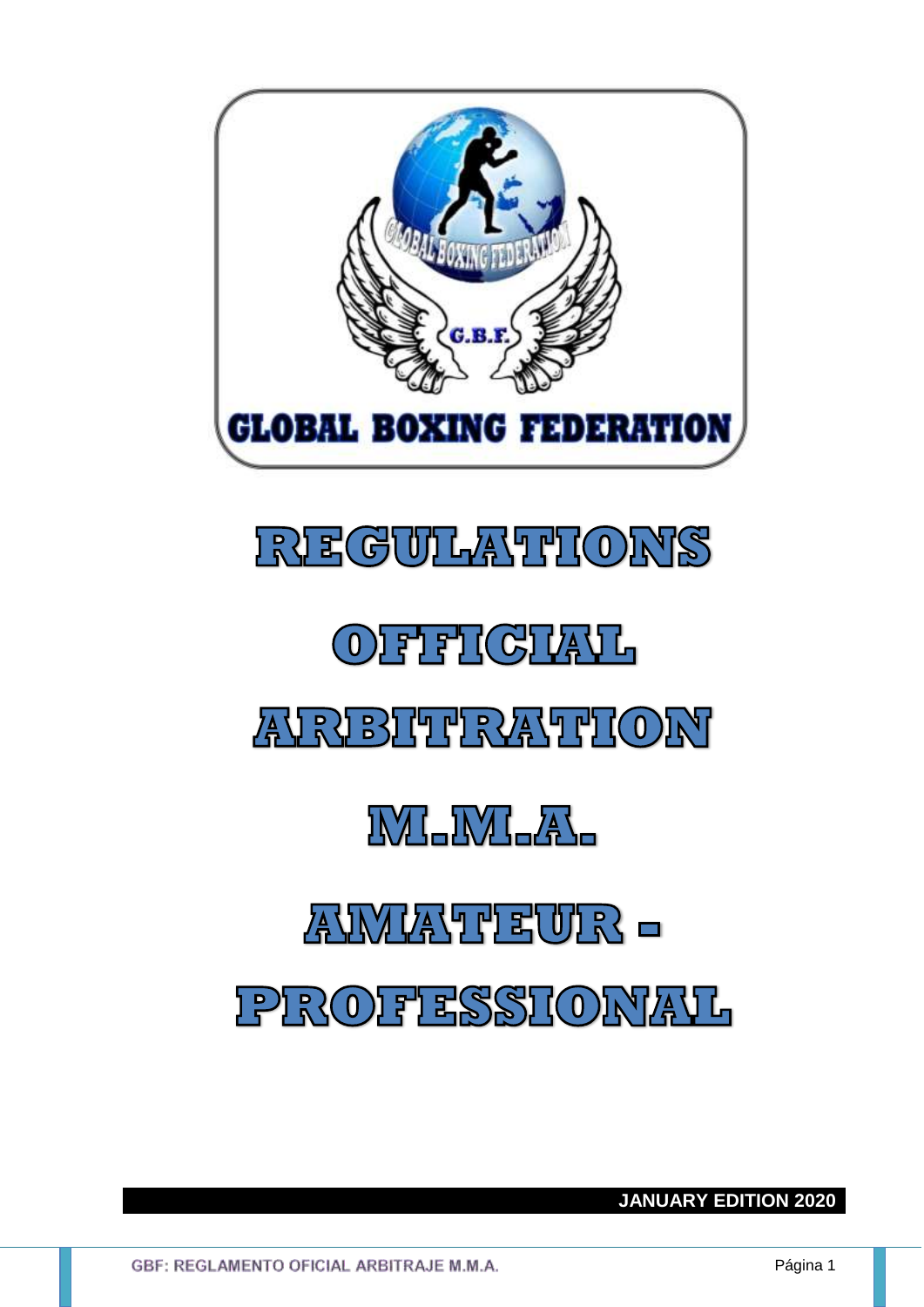## **OFFICIAL REGULATIONS M.M.A.**

The GBF MMA rule allows for all martial arts fighting styles. Fighters shall fight during established rounds until the Judge gives his verdict, until one of the fighters surrenders or until the Doctor, Referee or assigned caretaker stops the fight.

"Mixed martial arts" refers to competition that involves the use, subject to any rules and limitations set forth in these Unified Rules, of a combination of techniques from different martial arts disciplines, including, without limitation, grappling, kicking, and striking. MMA practitioners shall respect the values of sportsmanship, fair play and shall never intentionally injure their opponent in competition.

The Mixed Martial Arts (MMA) competition shall provide MMA practitioners with the necessary experience required in order to progress through a potential sporting career. The unique distinctive character of MMA Amateur is to provide athletes with the maximum possible security, to train and acquire the necessary experience and knowledge, through a directed path that allows them to compete within the limits of the rules set out in these Regulations.

According to the Statutes and regulations of the GLOBAL BOXING FEDERATION (hereinafter GBF), these regulations constitute the general framework for the promotion and practice of Amateur MMA and Professional MMA with specific objectives:

- To establish the system of competition, classification, sanctions, eliminations, etc.
- To define and specify the practical conditions and techniques regulating matches.
- To list situations and prohibitions.
- To determine the importance of the actions and techniques.
- To determine the scoring criteria.

.

- To determine the technical functions of the refereeing corps.

The rules of MMA Amateur are an effort to make a standardized set of rules with a high level of safety that is suitable for national and international competitions.

These rules must be applied in all competitions held under the responsibility of the GBF to ensure optimum safety for athletes and the proper development of the discipline.

The GBF licence is compulsory for all Amateur MMA and Professional MMA competitions sanctioned by GBF. It is possible to have a licence from another organisation and/or Federation, with the prior authorisation of the GBF, for which the competitor and his/her coach must have the corresponding travel permit issued by the Federation or organisation that holds the licence.

GBF accident insurance will only cover competitions registered and sanctioned by GBF, unless a travel permit is available with the express permission of GBF.

## **ARTICLE 1**. **COMPETITION VENUE: THE RING OR CAGE**

The fighting area will be a regulation boxing ring, according to the standard established by AIBA (International Boxing Association), approved by GBF (There may be an Octagonal Ring with netting between the bottom rope and the floor of the ring). The ring is a square formed by sixteen ropes (four ropes on each side of the square), these shall be of a minimum diameter of 30mm and a maximum of 50mm,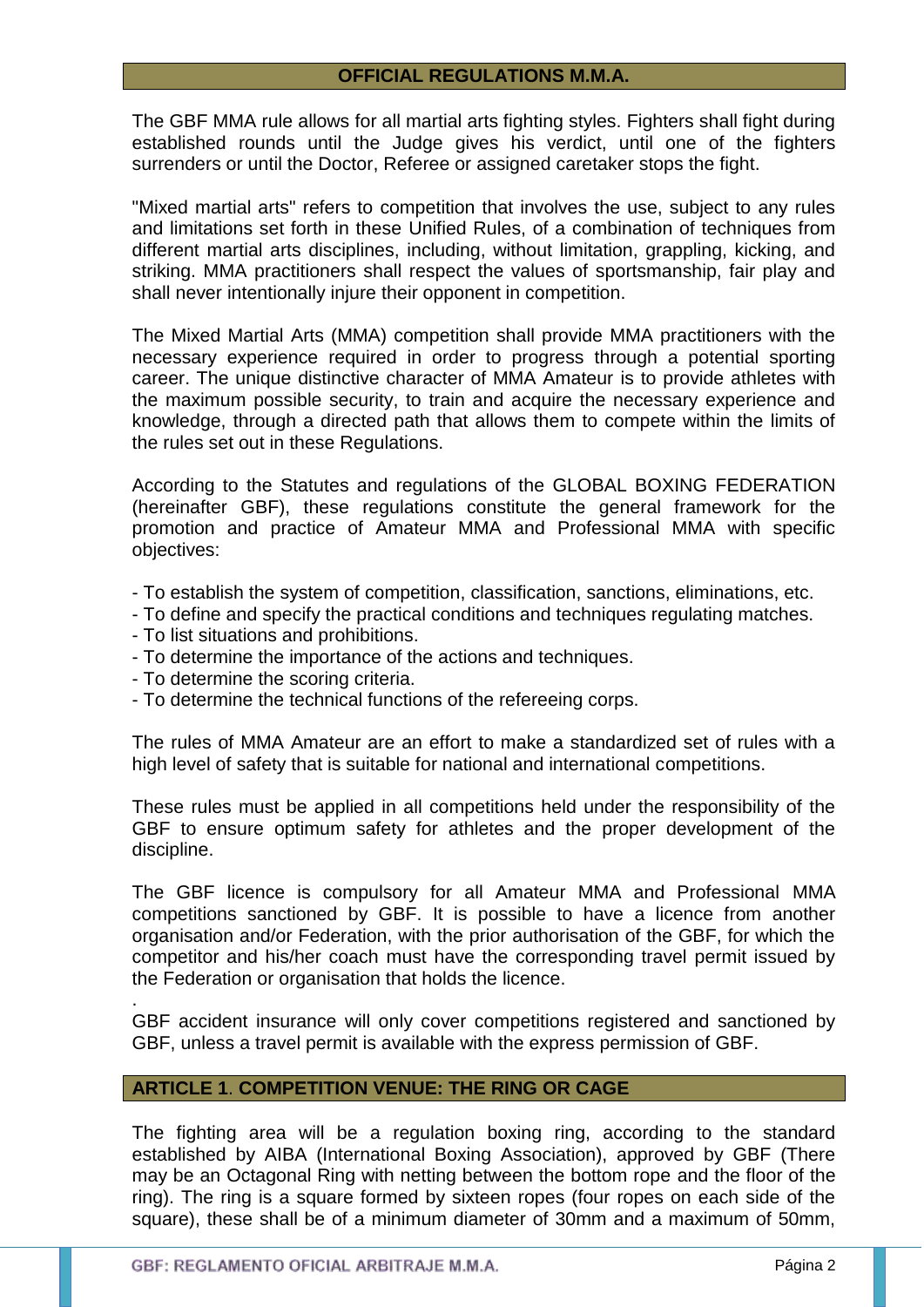properly tensioned by the four corner posts. The height at which the ropes will be placed will be 40 cm the lowest, 80 cm, 120 cm and 150 cm respectively the following. The ropes will be lined with a smooth, soft, single-colour fabric, so as not to damage the athletes. The combat area must be covered by a canvas, which will extend under the ropes to no more than 50 cm. The use of vinyl rubber or other plastic covers is not allowed. The inner dimensions of the Ring shall be between 6 and 7 metres on each side.

The cage can be octagonal or hexagonal and can be circular. In all cases, each side must measure a minimum of 2 metres and a maximum of 3 metres (with a circumference diameter of not less than 6 metres and more than 10 metres), fitted with a metal netting covered with plastic and duly stretched. All the posts and irons of the cage must be perfectly covered with anti-shock material.

Both the ring platform and the cage platform must be solidly built, well levelled, with no irregularities in the surface, and must be at least 90 cm above the ground and at a maximum height of 120 cm from the enclosure floor. It must be provided with appropriate stairs or ramps for the fighters, referees and assistants. Tables at the sides of the ring may not be higher than the level of the ring and must be the exact length on all four sides of the ring.

Red, Blue and Neutral (White) corners must be identified.

The competition area and the location of the federation table, the location of the chair judges, and the coach and seconds chairs, shall be fenced with 2 entries preferably on opposite sides. There must be no obstruction anywhere on the fence surrounding the competition area. In such a way as to prevent any outside agents or unauthorised personnel from gaining access to the restricted area.

## **HEALTH SERVICES**

The promoter of the event will be responsible for ensuring acceptable sanitary facilities, including changing rooms, showers or other equipment. Physicians and representatives of GBF will be required to conduct a particular review at each sporting event for possible breaches of these rules. The ring or cage must be scrubbed and swept, and if not, properly cleaned and in good condition before the start of the bout.

There will be a table for the officials, which will be located to the right of the red corner, where the Supervisor (or Delegate), the Timekeeper, the Speaker and the Judge 3.

## **ARTICLE 2 AMATEUR CHAMPIONSHIPS**

No Fighter may participate (without the express written consent of GBF) in a GBF-MMA Amateur bout if he has previously participated as a Professional in any other sport bout.

# **ARTICULO 3 SANCTIONS.**

Any fighter who is currently sanctioned by GBF will not be allowed to participate in any GBF sporting event during the sanction period.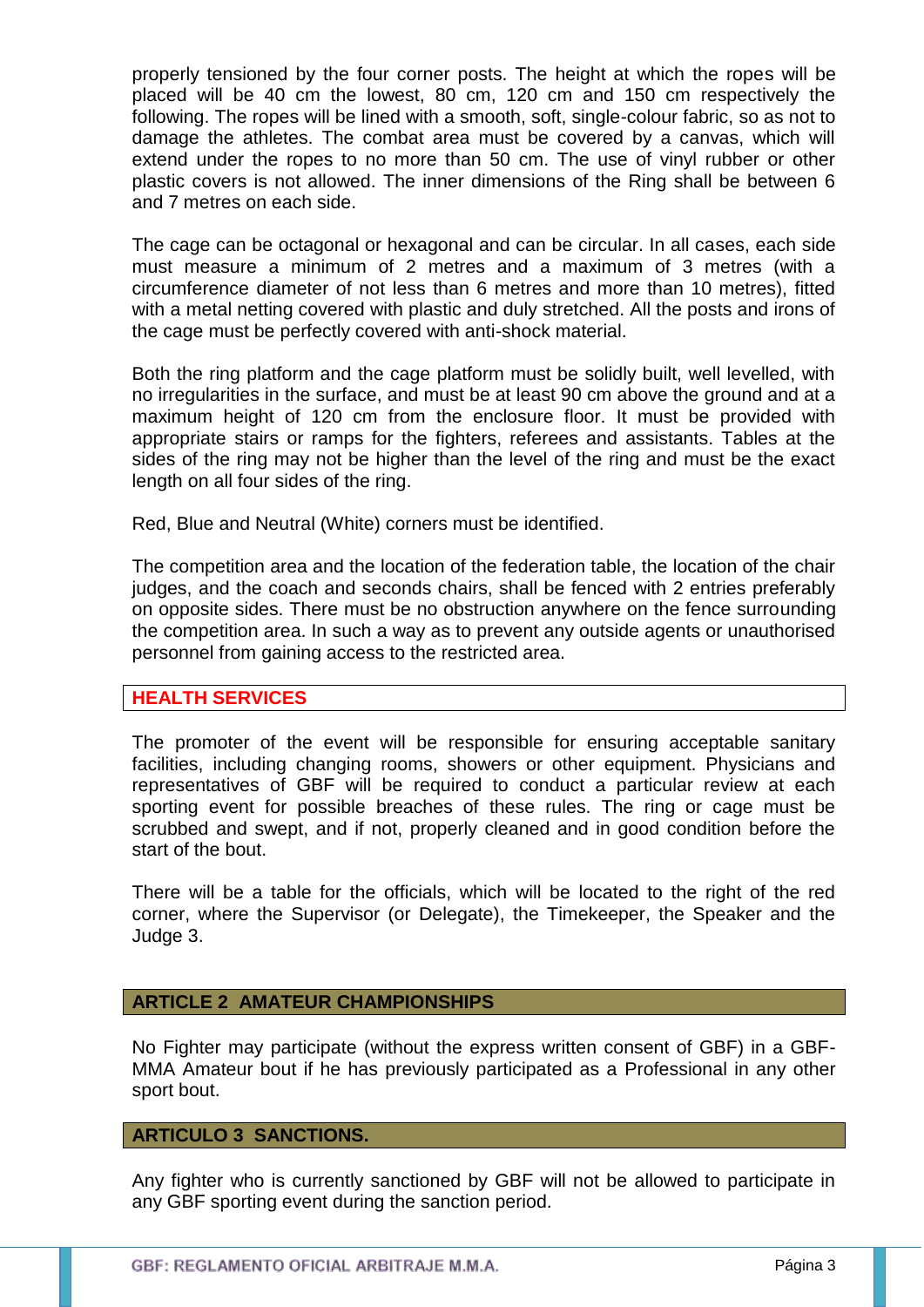## **ARTICLE 4 WEIGHT CATEGORIES**

Except with the approval of GBF, the categories and weights (women and men) for MMA competitions will be as follows:

| WEIGHT CATEGORIES MALE - FEMALE |              |              |                  |
|---------------------------------|--------------|--------------|------------------|
|                                 |              |              |                  |
| <b>WEIGHT CATEGORIES</b>        | <b>LIMIT</b> | <b>LIMIT</b> | <b>TOLERANCE</b> |
|                                 | KG.          | LBS.         | <b>ADDMITED</b>  |
| <b>ATOMWEIGHT</b>               | $-47,62$     | 105          |                  |
| <b>STRAWWEIGHT</b>              | $-52,2$      | 115          |                  |
| <b>FLYWEIGHT</b>                | $-56,7$      | 125          |                  |
| <b>BANTAMWEIGHT</b>             | $-61,2$      | 135          |                  |
| <b>FEATHER WEIGHT</b>           | $-65,8$      | 145          |                  |
| <b>LIGHT WEIGHT</b>             | $-70,3$      | 155          |                  |
| <b>WELTER WEIGHT</b>            | $-77,1$      | 170          |                  |
| <b>MIDDLE WEIGHT</b>            | $-83,9$      | 185          |                  |
| <b>LIGHT HEAVY WEIGHT</b>       | $-93$        | 205          |                  |
| <b>HEAVY WEIGHT</b>             | $-120,2$     | 265          |                  |
| <b>SUPER HEAVY WEIGHT</b>       | $+120,2$     | $+265$       |                  |

# **WEIGHT CATEGORIES MALE - FEMALE**

There will be no weight tolerance, although it may be allowed under the rules of each competition.

Weight categories may be changed by GBF with express written permission. In the case of open competitions, the categories will be duly published in advance by the relevant promoter or the GBF itself.

On evenings outside official championships, bouts may be held at the agreed maximum weight, and there may not be a difference between the fighters of more than 5kg (except in Heavyweight and Super Heavyweight).

## **ARTICLE 5 WEIGHING AND MEDICAL EXAMINATION**

In the amateur categories the weighing will be done the same day as the start of the competition, at a time established by GBF, being recommended two hours before the start of the evening and on authorised scales.

The weighing will be done at the GBF approved scales in the presence of the Weighing Supervisor and the Main Referee of the evening. The scale approved by the Department of MIXED MARTIAL ARTS GBF will be the only one whose measurements will be considered valid, with a maximum tolerance of 200 grams in the measurements.

Competitors who are registered in a weight category and do not conform to this weight category in the weighing will not be allowed to participate in the competition.

In the professional category, the weighing shall take place 24 hours before the event. In Professional evenings there is the possibility to agree on the weights or enter the weights of the event itself.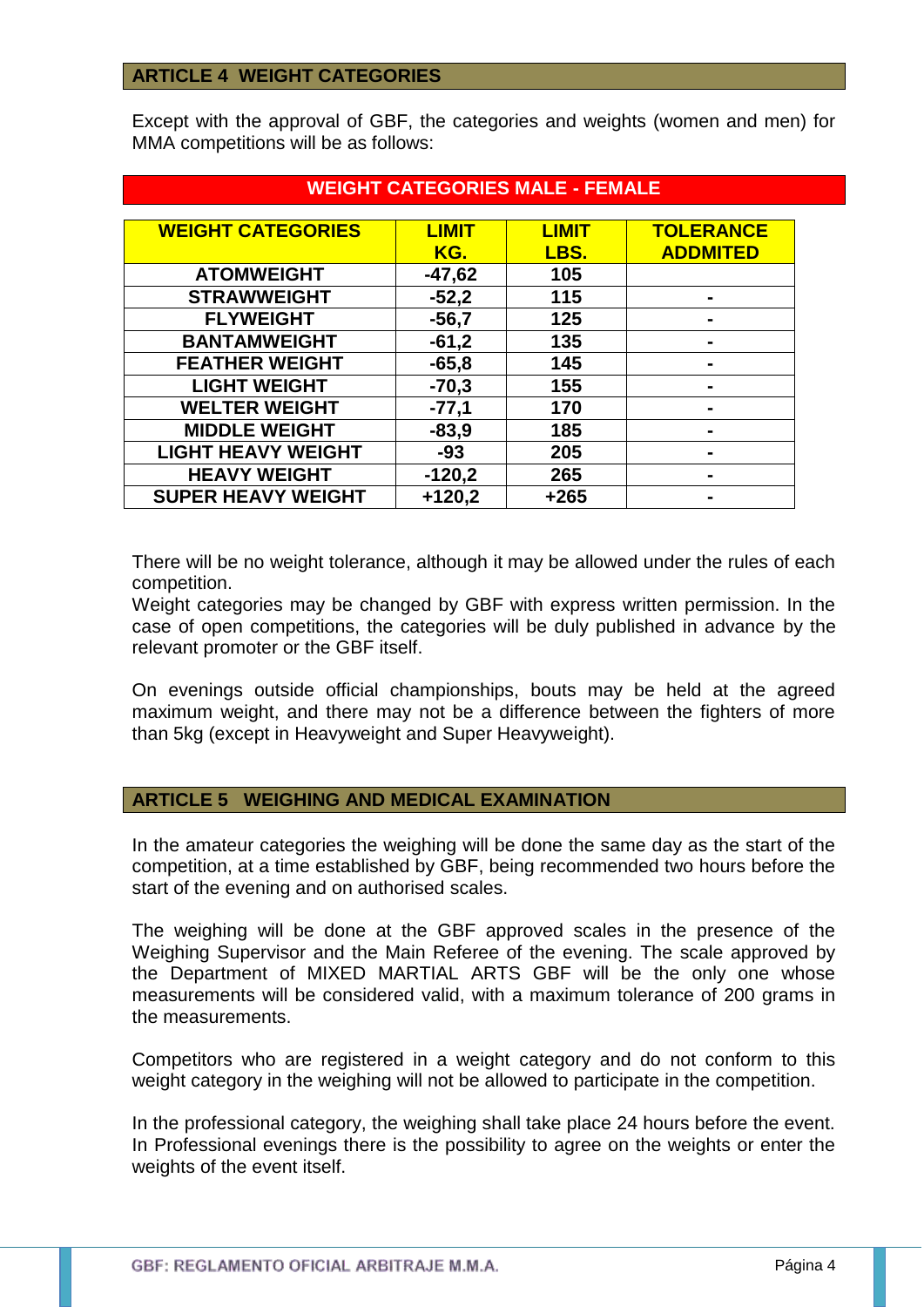In the case that an athlete does not give the agreed weight, he will have two hours to give it, otherwise he will be exposed to the sanctions that he dictates in his internal regulations. In a second weighing, if the weight is still not given, and in case of agreement between both COACH and the Supervisor of the evening, the competitors will be able to participate as long as there is no title at stake.

In Professional Evenings, with bag (money), the fighter who does not give the agreed weight will be penalized, with an economic amount to be established by GBF and the PROMOTER (minimum of 50 ? / kg) less than his bag for each kilo of more, (from the 200 grams of margin allowed by the organization).

Athletes and their coaches are responsible for showing up at the weigh-in within the agreed weight.

The weigh-in will be carried out with limited access to participants, coaches (with official accreditation), judge-referees, medical staff and weigh-in personnel.

No bouts will be recognized or fought between athletes of the opposite sex.

All Fighters must undergo a medical check-up or examination by the attending physician or doctor assigned to them, who will perform the necessary consultations and tests. This medical examination will always be carried out on the same day as the evening, and between 1 and 2 hours before the start of the evening or championship.

Separate spaces or different times will be provided for the medical control and weighing of men and women.

Participants will present themselves in sportswear to the medical control. Only the medical staff is authorised to decide whether the sportsmen or women are fit or not to take part in the competition. Likewise, the athletes will be examined for possible skin conditions or other medical problems such as cuts, scratches, etc.

If the doctor considers a competitor to be out of shape, suffering from an injury or illness, affected by drugs or narcotics, mentally unbalanced or otherwise unfit to participate in the competition, he will not be allowed to compete.

The official doctor who obligatorily attends each match has the last word on safety matters. He may, at any time, stop or terminate the match at his own discretion.

Every match must be supervised by an accredited doctor. Any order and instruction by the attending physician must be complied with immediately.

The attending physician must comply with the rules and regulations of the National Healt Board in question and be accredited by the authorities where such rules apply. No meeting may commence or continue before the attending physician is in place. The doctor may not leave his position before the verdict of the last bout.

The attending Physician must be prepared to assist if a serious emergency arises, and to administer first aid in the event of a minor injury.

The Physician has the right to stop or terminate the bout by ringing the bell or calling "stop" to the Referee if he or she considers that one of the Fighters is in danger and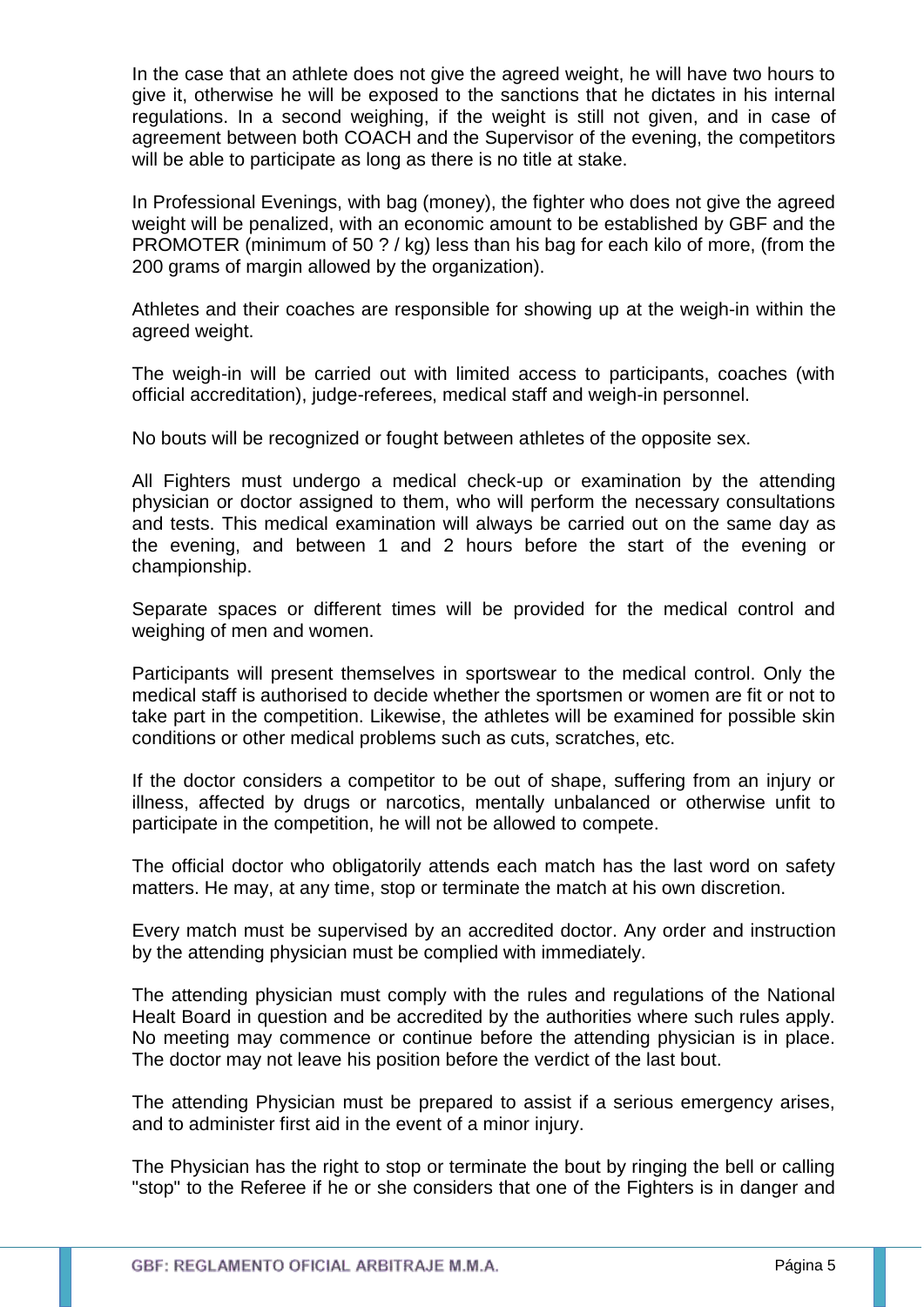the Referee has not stopped the bout. He also has the responsibility to respond when a Referee calls him in case of injury.

The Medical Assistants will have a table near the neutral corner on the right hand side of the table, and in the case of the use of a cage as close as possible to one of the access doors.

## **ANTI-DOPING CONTROL**

Anti-doping controls may be carried out in accordance with the regularly updated reference list of prohibited substances drawn up by the International Olympic Committee.

In case of a positive doping control, the fighter or club to which he belongs must bear the cost of such control and a financial warning to be estimated by the MIXED MARTIAL ARTS GBF Department.

## **SANITARY CONDITIONS**

All competitors will be subject to medical examinations and blood tests.

Fighters infected with HIV/AIDS and Hepatitis B or C are not allowed to participate in GBF-sanctioned MMA competitions. GBF may request that fighters have a negative HIV/AIDS and Hepatitis B or C test, which must be presented at the medical examination prior to the start of the evening, and which will be reviewed by the doctor responsible for the medical examination

All Athletes must complete all pre-licence or pre-competition medical examinations and tests required by GBF, the Commission or the host regulatory authority in charge of the Event. Compliance with the pre-competition medical requirements is mandatory.

GBF reserves the right that all participants must provide a medical certificate at the time of accreditation and weigh-in (i.e. negative blood test and no history of concussion in their licence book within the last 2 months). Competitors will also be subject to random drug testing.

#### **WEIGHT LOOS**

In relation to weight loss in competition facilities, GBF has taken the decision to ban dehydration practices or excessive caloric restriction, in addition to the use of diuretics, vomiting, laxatives or self-inflicted vomiting.

The practice of weight-cutting techniques should be avoided by clubs, coaches and anyone involved in competition. The distinctive character of MMA competition focuses solely on the technique and experience gained through wrestling competition.

The first attempt at violation will result in the suspension of the athlete from the competition in question and the second will prevent access to all competitions held under the responsibility of the GBF for a period of time to be covered by the GBF.

The GBF Disciplinary Committee will consider repeat offenders and apply the sanctions provided for in its disciplinary regulations.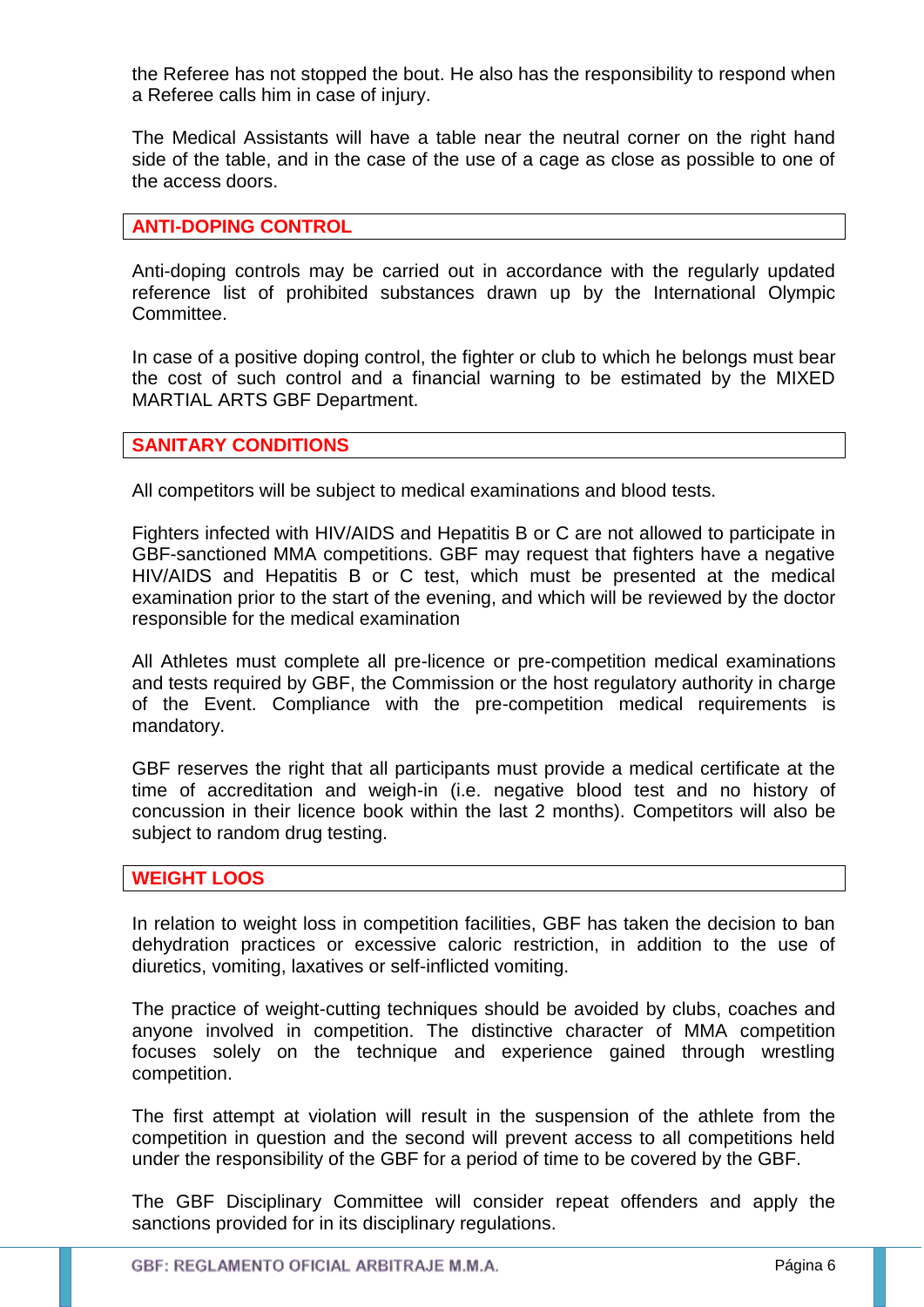Any person who collaborates with an athlete in these practices will be subject to the same sanctions.

## **ARTICLE 6º. MMA COMPETITION CATEGORIES.**

YOUNG PEOPLE (16-17 YEARS OLD). For these ages, only competitions of an amateur nature will be authorised, and with the corresponding restrictions.

**SENIOR (18 ONWARDS).** Competitions may be of an AMATEUR or PROFESSIONAL nature.

All competitors, or their carers, must attend the pre-bout meeting organised by GBF. This meeting will normally be held after the weigh-in, or during the evening before the sporting event. In addition, competitors will be required to report for the physical examination, as well as to their changing rooms, at a time set by the GBF representative.

No competitor, once they have presented themselves to the GBF representative or the supervisor in charge of the changing rooms immediately prior to the start of the tournament, will be allowed to leave the premises.

## **ARTICLE 7 HYGIENE, CLOTHING AND PROTECTION**

All fighters must be clean and present a neat image. Fingernails and toenails must be well cut.

Fighters must wear the UNIFORM approved by the GBF representative when entering the ring. A Fighter who presents himself in a UNIFORM deemed inappropriate may be temporarily withdrawn from the competition by the GBF representative, and will not fight until he presents himself in accordance with the rules.

All athletes shall present themselves clean in appearance, nails, hair, dry and free from any unpleasant odour. Competitors shall not be sweaty upon entering the fighting area at the start of the bout.

The Central Referee or the Federation Supervisor may require the removal of any adornments (piercing, earrings, etc.), when they consider that they represent a potential risk to the safety of the athletes (eye contact lenses), or with political or racial overtones.

All athletes must wear clothing suitable for the practice of the discipline concerned and material in good condition, which will be reviewed by the referee. The peeler will not be allowed to enter the Ring or cage with shoes, T-shirts or Lycra (in the case of male competitors), metal zips, rings, jewellery or objects other than those permitted.

The use of Vaseline, liniments, colognes or perfumes and any substance that may affect the development of a fair fight or be harmful to the opponent that is not provided by the person responsible for access to the cage or the medical staff is prohibited. If the smell or toxicity of the anointed liniments persists and cannot be eliminated, the fighter may even be disqualified if the integrity of his opponent depends on it or he presents a clear disadvantage to his opponent. It is forbidden to smear slippery substances on the body or clothing.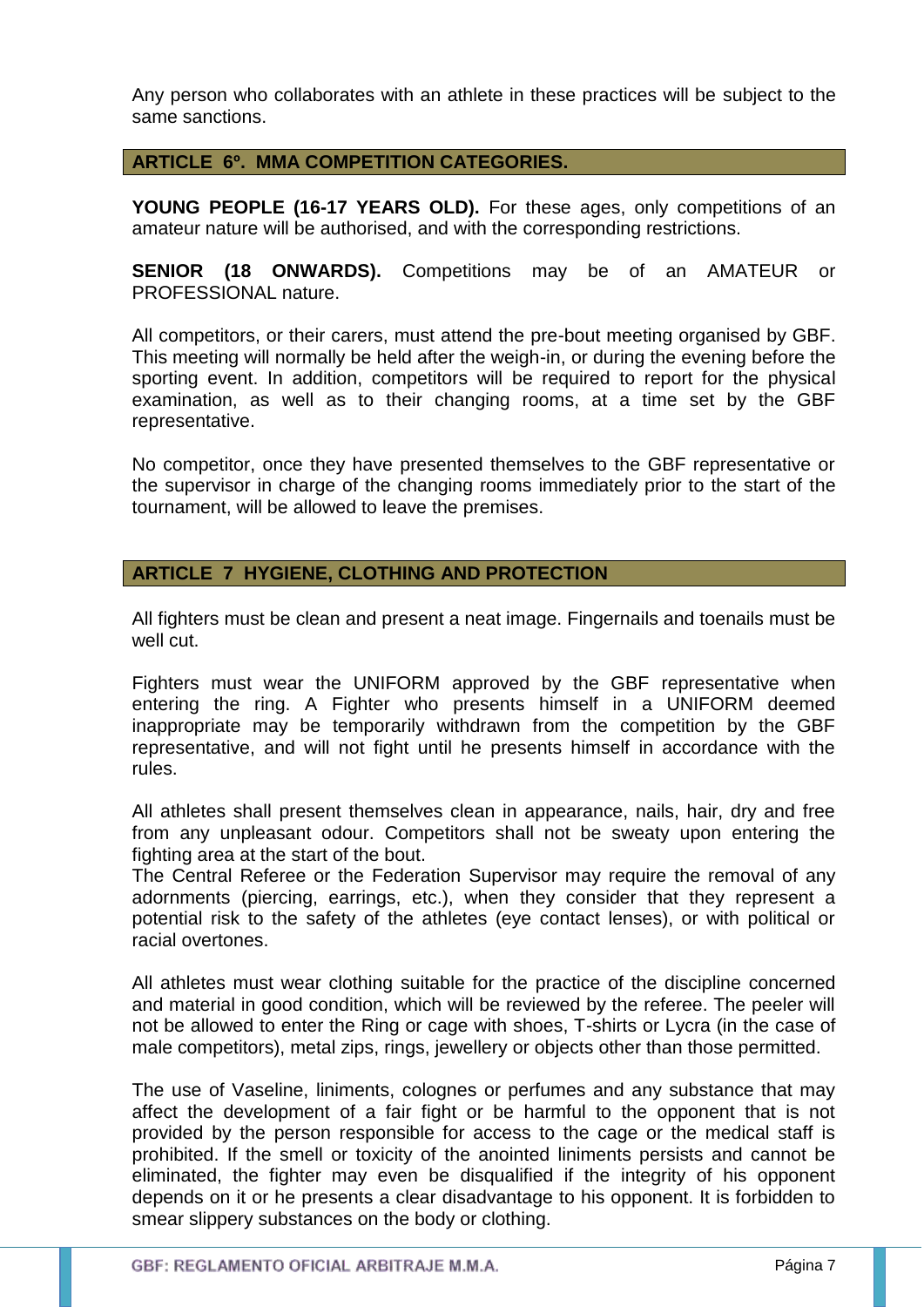The fighter must start the fight with dry body and hair from water or sweat, as at the beginning of each round.

The wrestler must arrive at the cage or ring free of Vaseline, which will be applied by the referee/appointed judge, in the specific points and adequate and equal amount for both wrestlers. In the breaks between rounds the coaches may only apply more Vaseline under the supervision of a referee/judge.

# **CLOTHING AND PROTECTIONS FOR ATHLETES**

## **MMA AMATEUR**

- Suitable fighting trousers according to the above specifications.
- Approved MMA Amateur gloves (between 6 and 8 ounces)
- Approved ankle shin guards (tubular) with instep.
- Mouth guard.
- Groin guard.
- Women (optional chest and groin protector).
- Approved MMA knee pads.

# **MMA PROFESSIONAL**

- Suitable fighting trousers.
- Approved professional MMA gloves.
- Mouth guard.
- Groin protector.
- Women (optional chest and groin protector)
- Approved MMA knee pads are authorised.

It is compulsory to use approved MMA gloves for the event and to protect oneself by covering the width of the velcro or rope fastener with a fabric plaster in the colour of the corner (blue or red). Wrestlers may not wear the gloves without prior approval of the bandage.

Metal objects which may damage the opponent and grease which makes it difficult to grip them are forbidden, as is any type of liniment on the skin.

The use of padded knee pads is authorised.

GROIN AND CHEST PROTECTORS: All male competitors shall wear a groin protector, which shall be subject to examination and approval by the Referee Inspector.

All female competitors will have the option of wearing a chest and/or groin protector during the competition. The chest protector will be subject to examination and approval.

MOUTH PROTECTOR: The use of a mouth guard is compulsory. All competitors must wear customised mouth guards. Competitors will be required to have a spare mouthguard during the bout. The mouthguard may not be red or partially red.

RASGUARD: In amateur bouts, the use of appropriate Lycra or rasguard is authorised and must be previously authorised by the organisation, the Supervisor,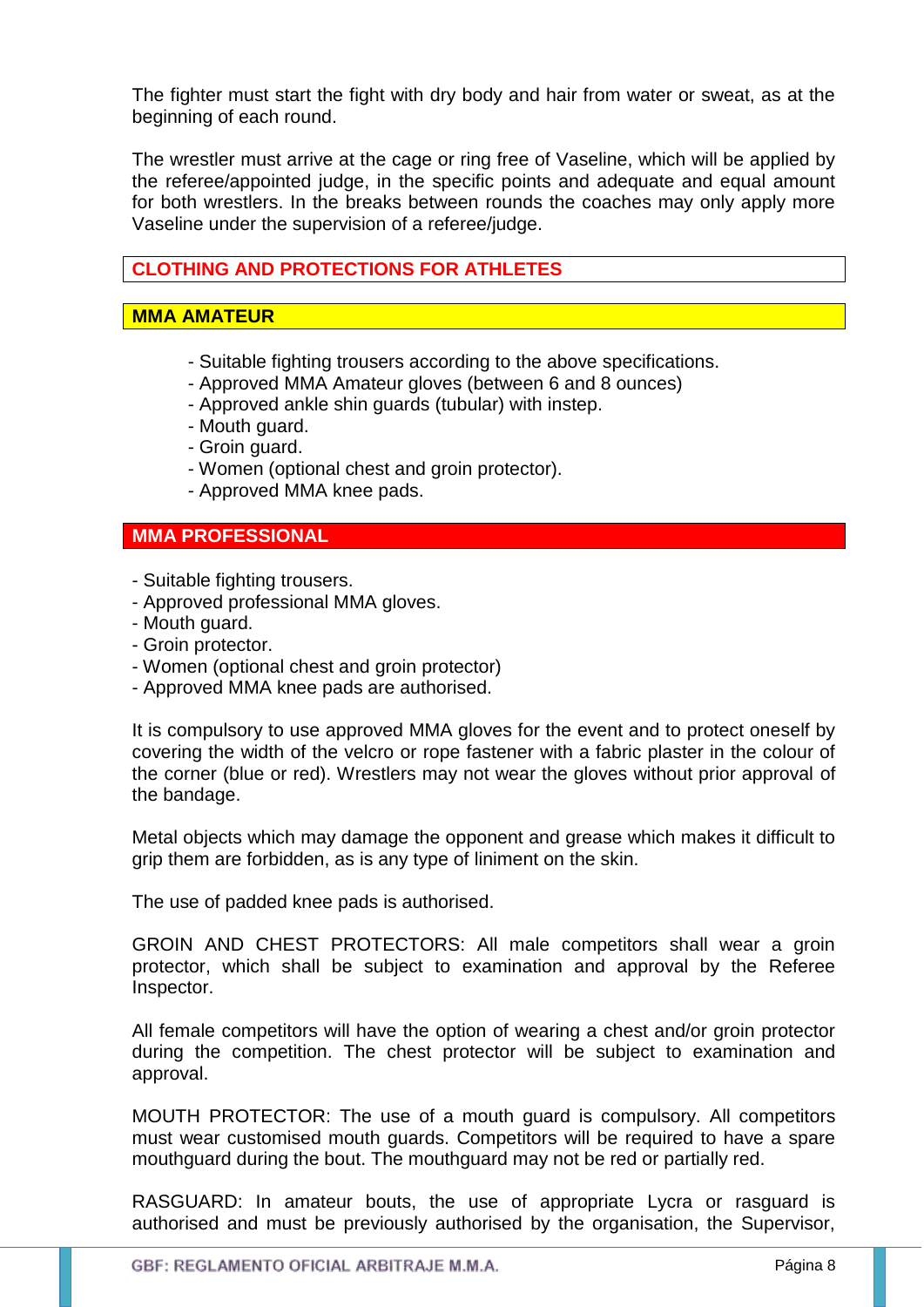and the Chief Referee. The type of rashguard used must be of tight elastic material, they must be very tight. All rashguards must be short sleeved. Long sleeve rashguards are not allowed.

SHORTS: Each competitor must wear mixed martial arts shorts. No trousers will be allowed to be worn above the knee. No pockets, zips, fasteners or any other foreign substance other than the material from which the shorts are made will be allowed. Competitors may not wear tights or lycra socks that are longer than the knee. No external laces are allowed on the outside of the shorts. They must be on the inside of the waistband of the shorts.

FOOTWEAR: Competitors may not wear any type of footwear during the competition.

SHIN PADS (AMATEUR): The use of shin pads will be a mandatory requirement for MMA Amateur competitors. The type of shin guard used must be capable of facilitating the grappling aspects and withstanding the stresses associated with the competition. As such, the preferred type will be a tubular type neoprene protector. The use of velcro-type shin guards or any other type of restraint other than those described above is prohibited. Shin protectors shall be blue or red in colour

## HAND AND FOOT / ANKLE BANDAGES

The specifications for bandages in the hands of competitors will be as follows:

- In all weight categories, each competitor's hand dressing shall be restricted to the soft gauze bandage no longer than 18m long (20 yards) and 5cm wide. To assist with the dressing, tape no longer than 3m and 2.5cm wide shall be used for each hand.

- The plaster will be placed directly on each hand to protect the wrist. Strips of adhesive tape can be used between the fingers to hold the bandages in place. Only one strip may be used between the fingers.

- The bandages shall be distributed evenly on the hand.

- Bandages and plasters shall be placed on the competitor's hands in the changing room in the presence of the inspecting referee or the person delegated by GBF or the host regulatory body.

- Once the dressing has been completed, the controlling referee must sign or seal the dressing.

- In no case shall gloves be placed on a competitor's hands until approval is received from the inspecting referee or the person delegated by the GBF or host regulatory body. Each glove shall be sealed and taped in red or blue. Athletes may not remove their gloves once they have been sealed until the bout has taken place.

- The use of an amateur cloth bandage, either semi-elastic or cotton, will be permitted.

No other materials, including pre-made hand bandages, will be allowed, nor will excessive amounts of materials be allowed under any circumstances. Bandages will only be used to protect the hands, and the amount will be as estimated by the GBF representative.

The tape shall be used only to hold the gauze in place, and no more than one layer shall be allowed on the striking surface of the hand.

The dressing of feet and ankles is not compulsory. Fighters who wish to be bandaged must provide their own bandages and tape, or use an approved neoprene ankle brace. Bandages must be of the soft or soft-elastic type and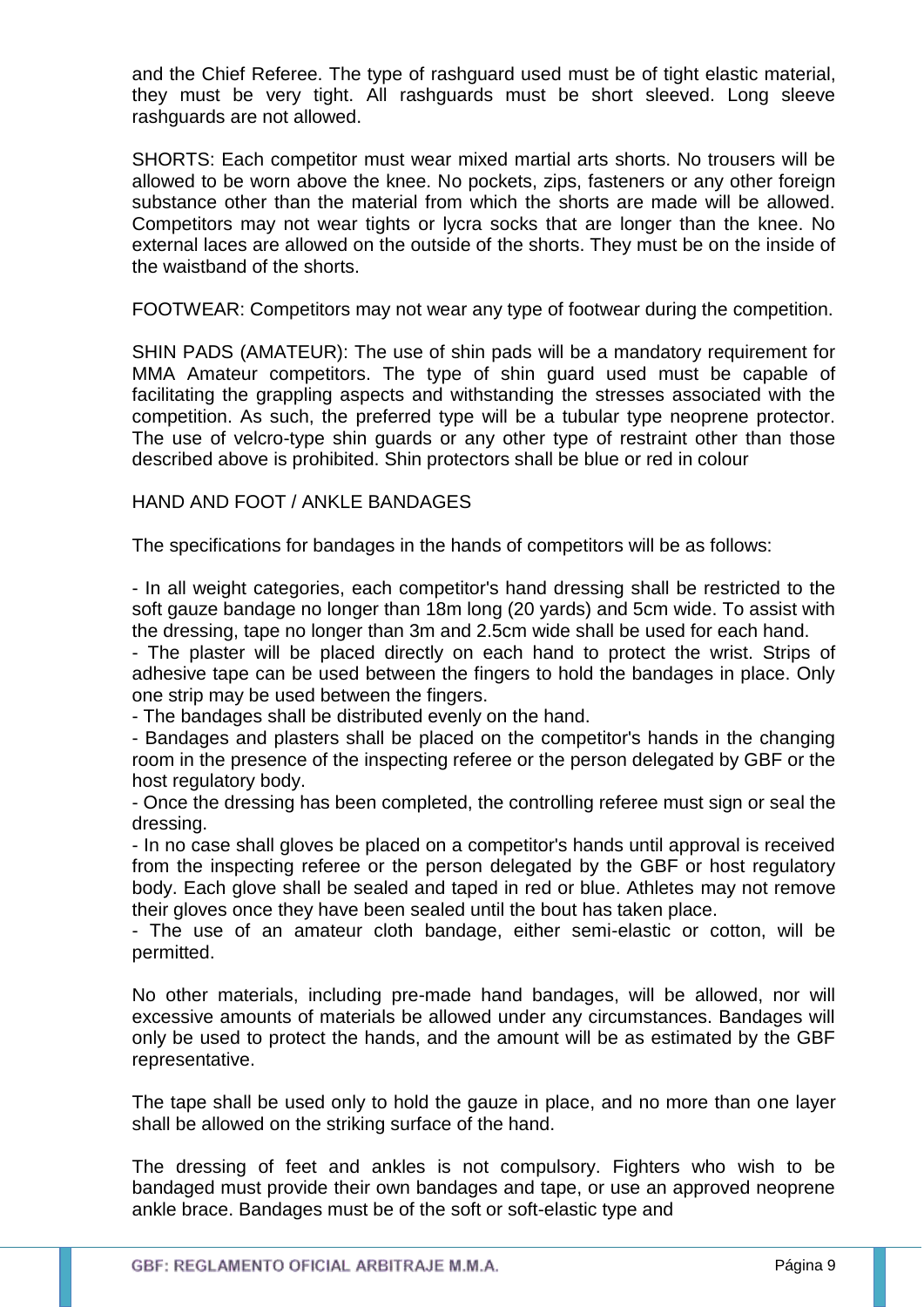## **ARTICLE 8 SYSTEM OF COMPETITION AND DURATION OF THE FIGHT**

## **SYSTEM OF COMPETITION**

The competition system adopted by GBF for its tournaments and championships is that based on direct elimination, where athletes advance in the competition while not being defeated.

To apply the direct elimination system, there must be an ideal number of athletes, 4, 8, 16, 32, 64...etc. If there is not an ideal number of athletes in a category, the Qualifying Matches must be held. The search for the ideal number will be made at the beginning of the competition and the bouts will start at the end of the table.

The pairings will be made in the order of the numbers drawn from lowest to highest.

Athletes who lost to the two finalists in the semi-finals will be placed third (ex aequo). From the fifth place, the wrestlers will be classified according to the following criteria:

- Number of victories.

- Ranking points.

- The highest number of card points obtained during the whole competition.

- The least number of card points earned by the opponents during the entire competition.

Note: If two wrestlers cannot qualify according to the above tiebreaker criteria, they will be classified "ex aequo" (equally).

An evening competition system may be adopted, either for ranking, belt competition, or independent events.

## **DURATION OF THE AMATEUR FIGHTS**

A maximum of three three-minute rounds will be scheduled for each bout. In the event of a draw, an extra three-minute round will be compulsory.

The breaks between rounds will be 1 minute.

In the case of tournaments where there is a possibility of a fighter having 2 or more fights in the same evening, the rounds will be modified accordingly:

- Qualifying rounds: 2 rounds of 3 minutes, with 1 minute rest between rounds. With a possible extra round of 3 minutes duration.

- Finals: 3 rounds of 3 minutes with 1 minute rest between rounds.

GBF, after communication, may use the 3 round format in the whole competition or only in the finals.

The fight will continue until one of the fighters surrenders; until their corner throws in the towel; until the Referee stops the fight; until the Doctor stops the match, or until time runs out. The time shall be continuous and may be stopped only by order of the Referee in special cases, such as readjustment of misplaced equipment or by being forced to give a foul.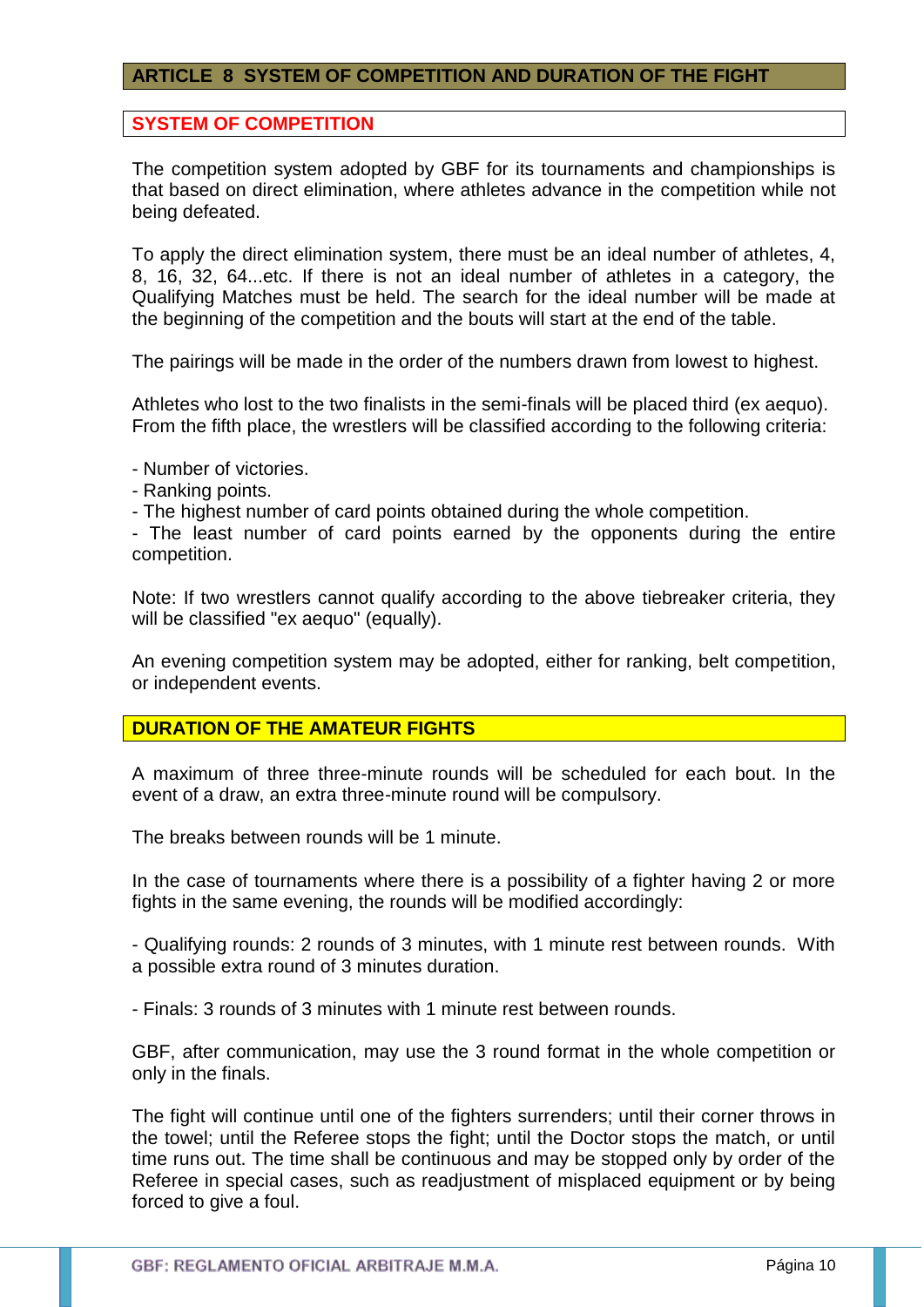# **DURATION OF THE PROFESSIONAL BATTLES**

The PROFESSIONAL fights will have a duration of 3 rounds of 5 minutes with 1 minute rest between rounds.

In the case of tournaments where there is the possibility of a fighter to perform 2 or more fights in the same evening, the rounds will be modified according to:

- Qualifying rounds: 2 rounds of 5 minutes with 1 minute rest between rounds. With a possible extra 5-minute round.

- Finals: 3 rounds of 5 minutes with 1 minute rest between rounds.

- In the case of championships with an intercontinental title at stake, the following may be agreed upon: 5 rounds of 5 minutes, with 1 minute's rest between rounds.

#### **ARTICLE 9 FEDERAL OFFICIALS**

Each bout will be conducted by a chief referee, 3 chair judges, a timekeeper, a speaker, the GBF representative or supervisor and assisted by regulatory medical assistance. In addition, it may be coordinated by a GBF appointed Officials' Supervisor.

Competition officials will be appointed exclusively by the GBF Department. Promoters of GBF approved evenings must submit a written statement to the designated officials for the competition or evening, verifying the validity of the referees' licence. GBF may appoint an Officials Supervisor.

Prior to the start of the evening, the central referees and the Supervisor will meet with the coaches, giving them the latest instructions in the rules, where the coaches can resolve any possible queries.

The referees are obliged to apply the sports rules impartially.

Referees will not discuss non-sporting issues with participants during competitions.

Referees may not act in competitions of a wider scope than their qualification entitles them to.

The refereeing team must inspect the equipment of the RING or CAGE before the start of the event. The perfect condition of the ring or cage will be checked by testing the floor, the ropes, the mesh, doors, protections, etc.

The wrestlers' bandages, shin guards, etc., will be checked at each corner or entrance to the cage by a referee/judge appointed for that purpose. He/she will also check that each athlete is wearing a dental protector, and will verify the condition and placement of all protections.

A designated referee/judge will place the Vaseline on the wrestlers before entering the ring or cage.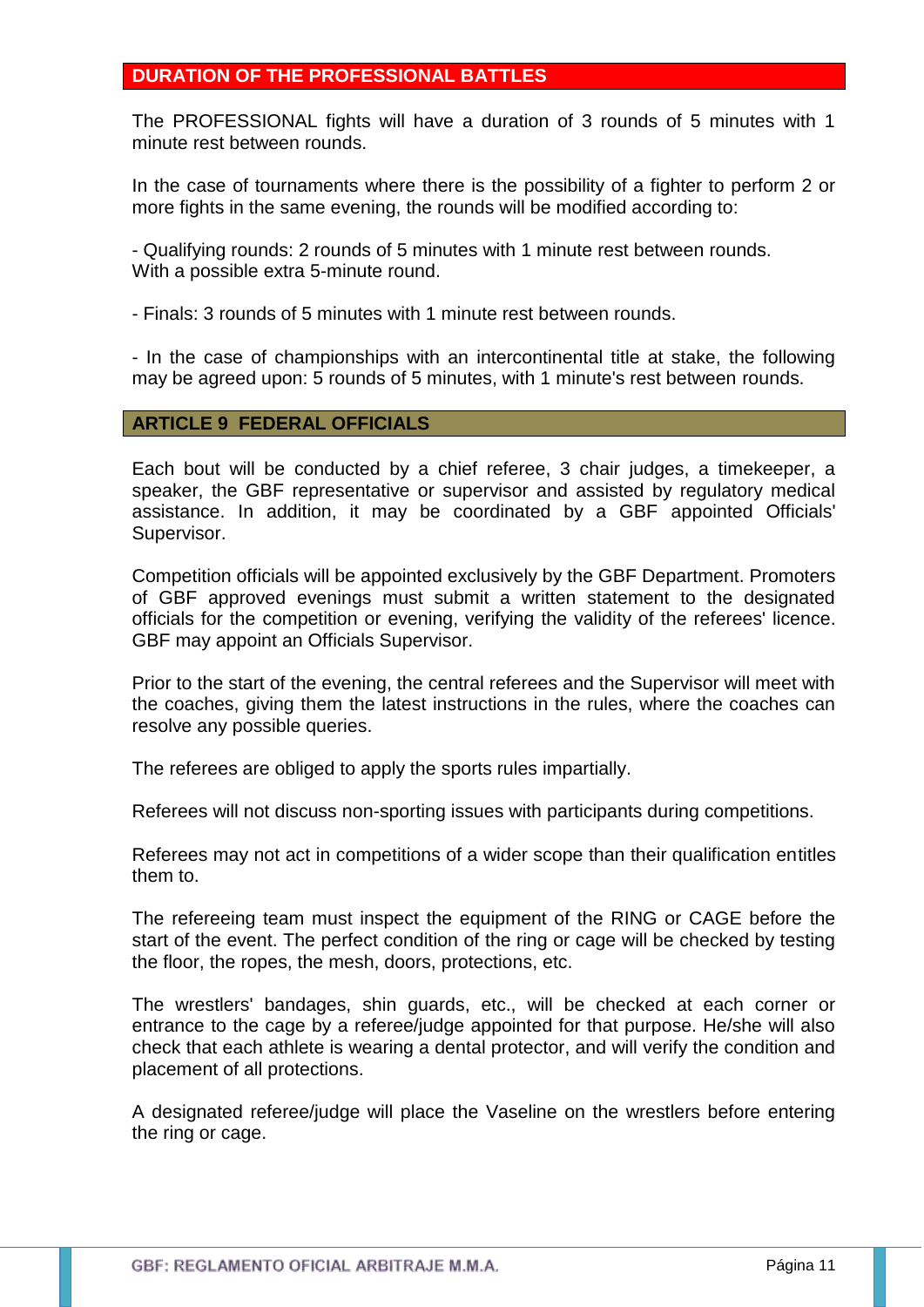## **THE CENTRAL REFEREE**

The central referee shall be responsible for the general supervision of the match. He/she will monitor compliance with the rules, ensure the smooth running of the event and the safety of the athletes.

He/she will also always ensure the presence of the doctor, in order to be able to request his/her intervention when he/she considers it appropriate.

The central referee must be the first to enter the wrestling area before the fighters enter and will be situated in the white corner in front of the federation table with the red corner on his right and the blue corner on his left.

Before the start of the fight, the Central Referee shall call the Fighters to the centre of the ring or cage, and address them for the last time before the start of the fight. The Fighters shall then return to their respective corners and wait for the Referee to give the order to start.

The Central Referee shall supervise the actions of the fight ensuring that it is conducted according to the rules of safety and fairness.

The Central Referee will ensure that the chair judges, the timekeeper and the doctor are at their posts and alert to their instructions before the start of the fight. He must contact the "speaker" or announcer so that he can communicate any decision he considers appropriate.

At the beginning of each round, he will ensure that the athletes wear their mouth guards and that they are correctly positioned.

During the course of the fight he will monitor the condition of the athletes. If necessary he may stop the fight if he believes that one of the sportsmen is in inferiority.

The central referee will not tolerate unsportsmanlike behaviour by athletes, coaches or assistants and may sanction such actions.

The central referee:

- He is the only one who must intervene in a match.
- He awards negative points for warnings.
- He begins, interrupts and ends the fights.
- Declares the winner of the bout in a legitimate manner.
- He will use the vocabulary and signs approved by GBF.
- You have the right to give way to the doctor to attend to an injury.
- You have the right to consult the Referee's Table.

The Central Referee will ensure that all parties involved in a bout comply with the rules.

Other duties of the Central Referee are:

- Not to turn his/her back on the contestants or to get lost at any time with the risk of losing control of the fight.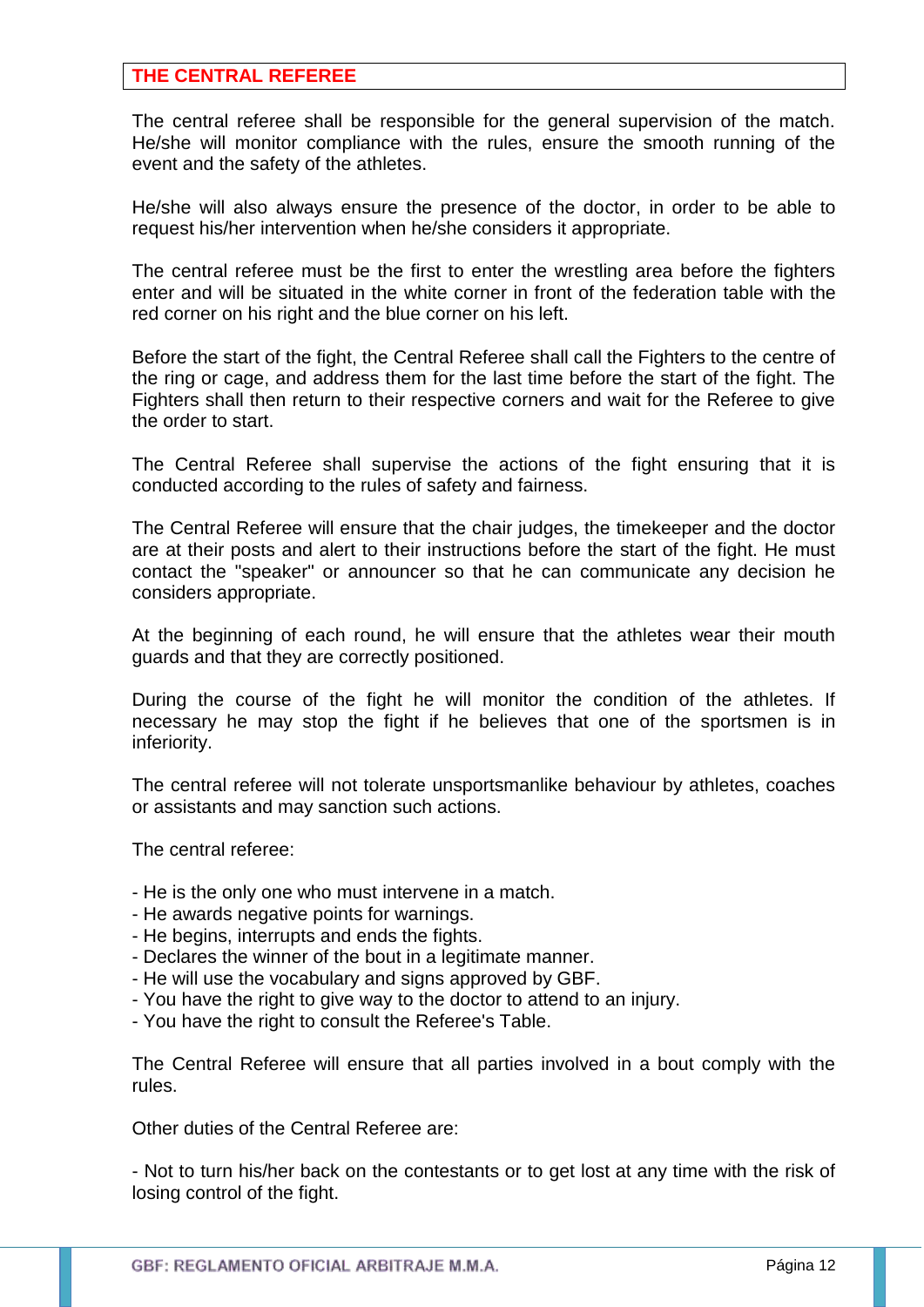- To change position at any time (standing, kneeling, sideways, etc.) in the combat area to obtain better vision in an imminent submission.

- During the course of the combat, you will not get too close to the athletes when they are in a standing position, but you will have to get a little closer if they are on the ground.

- In the restarts, order quickly and clearly the starting position.

- Interrupt the fight at the exact moment if necessary.

- Interrupt the fight at the sound signal of the end of each round.

- Stop the fight after a fighter has lost by submission (clapping, shouting, verbally, etc.). The Referee shall place one hand on each competitor for the safety of the athletes.

- To ensure that no illegal techniques are used which give an advantage to any of the athletes.

- Disqualify a competitor if he or his coaches deliberately, severely and repeatedly infringe the rules.

- To ensure that the fighters remain in the combat area until the result of the fight is announced.

- To proclaim the winner (by raising the arm of the winner and pointing the palm upwards with the free arm) by agreement with the Supervisor or Monitor.

- To penalise actions for violations of rules, unsportsmanship or brutality.

- In cases where both fighters are in a situation where the fight is not successful and this position is maintained without any progress by any athlete, the action will be broken (BREAK or STOP) and both fighters will start the fight in a neutral standing position, without stopping the clock.

The Referee will ensure the safety of the contestants above all else and will immediately stop the bout if

- It is evident that one contestant is so superior that the other is in danger of being injured.

- One of the contestants is in a questionable position of disadvantage.

- One of the competitors is not able to present an adequate defence.

The referee's technical vocabulary approved by GBF will be:

- FIGHT: Indicates to the contestants that the fight has begun; initially after a time-out or after a break between rounds.

- STOP: Instructs the contestants to stop competing and to remain in their current position.

- BREAK: Instructs the competitors to stop competing, separate and return to the neutral standing position.

- WARNING (VERBAL.

- PENALTY (YELLOW CARD).

- DISQUALIFICATION (RED CARD)

The Chief Referee may communicate with the fighters during the outcome of the different rounds, in order to make a correct direction of the fight, provided that the fighters do not commit serious violations for which the referee must stop the fight and issue a further verbal warning or withdrawal of points. The referee will address the fighters according to the colour of their corner (Red or Blue).

The official uniform of the referees will be composed of

- Technical type polo shirt in colour, long or short sleeves and GBF logo.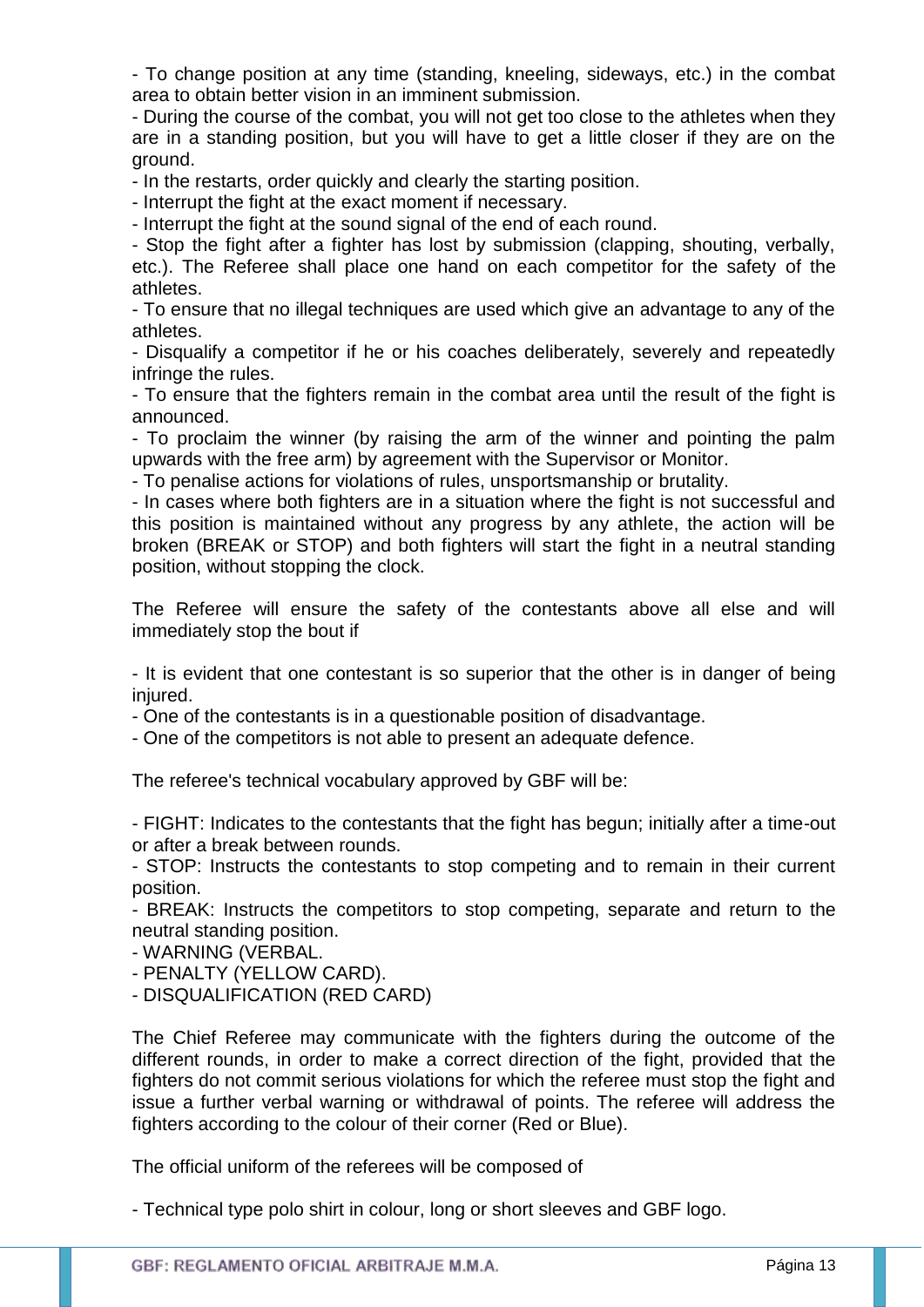- Long black trousers.
- Black socks.
- Black trainers or sports shoes.
- Disposable gloves for hygienic use.



The central referee shall not allow access to the combat area, with earrings, visible piercings, rings, bracelets, watches, or other similar objects that may damage the fighters or that may fall to the ground area during the combat. The belt strap must not have a dangerous buckle.

The Referee has the power to stop the fight at any time if he considers the fight to be too uneven or if one of the fighters is in such a condition that to continue the fight would cause him serious injury. The safety of the fighters must prevail.

In the event that an athlete is the victim of an accidental blow or foul, or if a cut or injury occurs which in the opinion of the referee renders him unable to defend himself, the referee shall call the doctor to the RING or CAGE to examine him, before deciding whether or not to stop the match. The time will be stopped during the medical examination.

The doctor may in turn examine an athlete during the rest periods if he thinks fit. If he observes any abnormality he may advise the referee to stop the fight.

Referees may not exercise any other function during the competitions in which they are refereeing.

# **REFEREES / CHAIR JUDGES**

The chair judges are located on the sides of the RING or CAGE designated for each of them, for which they must have the corresponding chair. They will work together with the Referee and are responsible for scoring each round of the bout.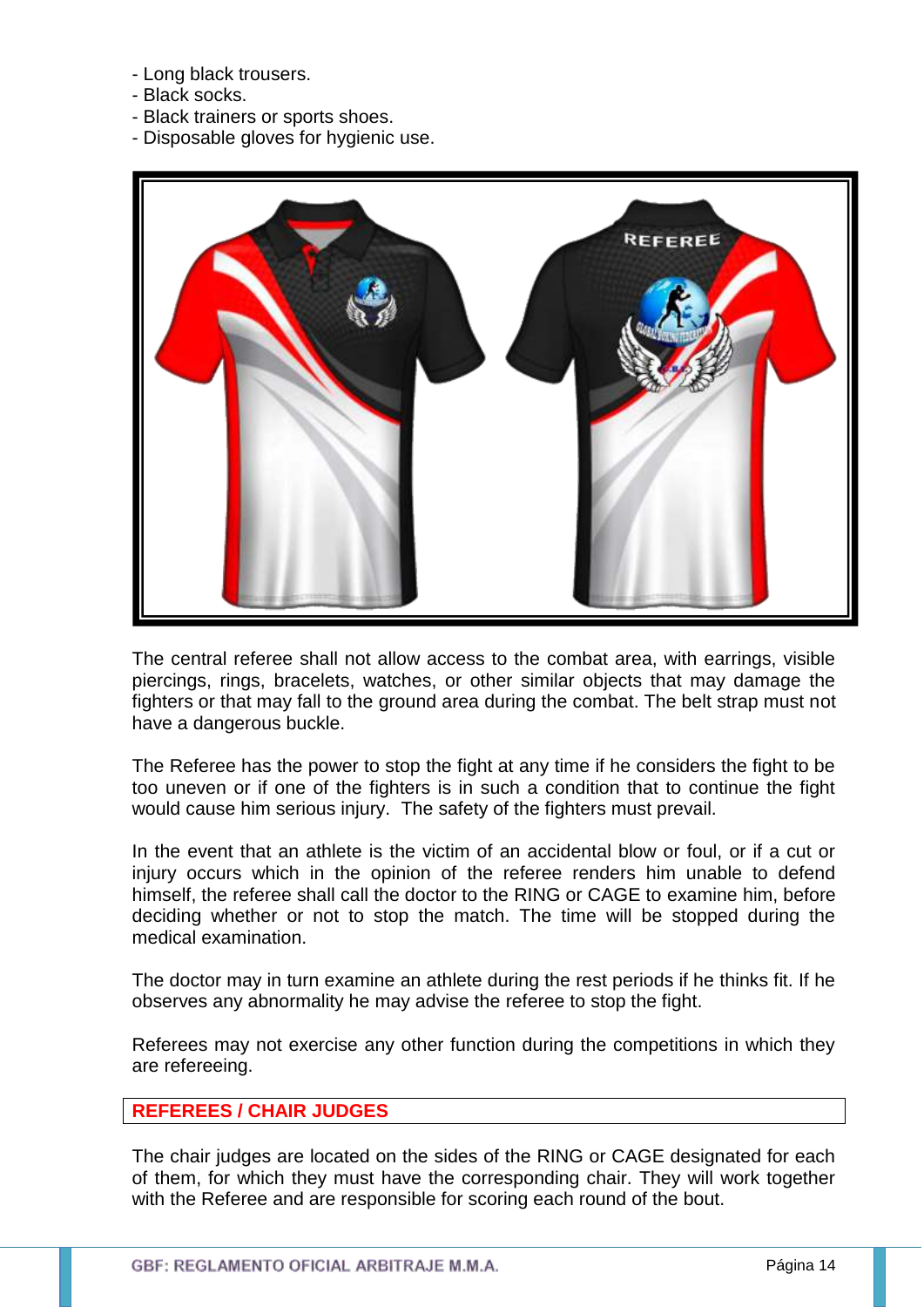The chair judges, at the end of the bout, will take the score cards to the Federation table, where the Supervisor or Monitor, will check the scores and communicate them to the Central Referee and the Speaker for the corresponding verdict.

It is possible that one of the chair judges will act as the Central Judge, in which case he will be placed at the central table, next to the Supervisor. He must also score each round and add up the points at the end of the fight.

The chair judges

- Evaluation and scoring of the fight.

o Individually and separately, they will evaluate the actions that occurred in each round.

o They will grade each round, attributing the points of each round by clearly filling in the score card.

- He shall add up the total score of the fight obtained by the competitors.

- He will discount on the card the negative points indicated by the central referee.

- He will give the card to the Supervisor or Monitor, so that he can compare it with the rest of the Judges and obtain the result of the fight or declare an extra period.

## **THE TIMEKEEPER**

The Timekeeper will sit at the central table and control the duration of the rounds and breaks. He will give the appropriate signal (gong or bell, horn or similar) to give the start and end of each round. He shall control the time during each round, activate and stop the official clock to mark the time outs indicated by the referee.

10 seconds before the end of the round, the timekeeper shall sound two wooden blocks or similar signal, striking them against each other several times to alert the wrestlers and the Chief Referee.

He shall control the timekeeping during the breaks of each round by warning the announcer, when there are 15 seconds left in the break between rounds, to announce "seconds out" and the coaches to leave the RING or CAGE before the bell rings.

He will stop the time of the round when the referee signals a time out.

He shall time each time-out from the start and notify the central referee when 4 minutes and 30 seconds (4:30) have elapsed and when the 5 minutes have elapsed.

The Promoter ensures that the necessary equipment for the timekeeper is available, either through arrangements with the ring and cage supplier, or through the GBF representative.

The timekeeper is responsible for the time in each bout. He will start and stop the time of the official clock at the time-outs set by the Referee.

## **THE DOCTOR**

The constant presence of the doctor and of the mobile emergency unit during the course of each combat will be compulsory.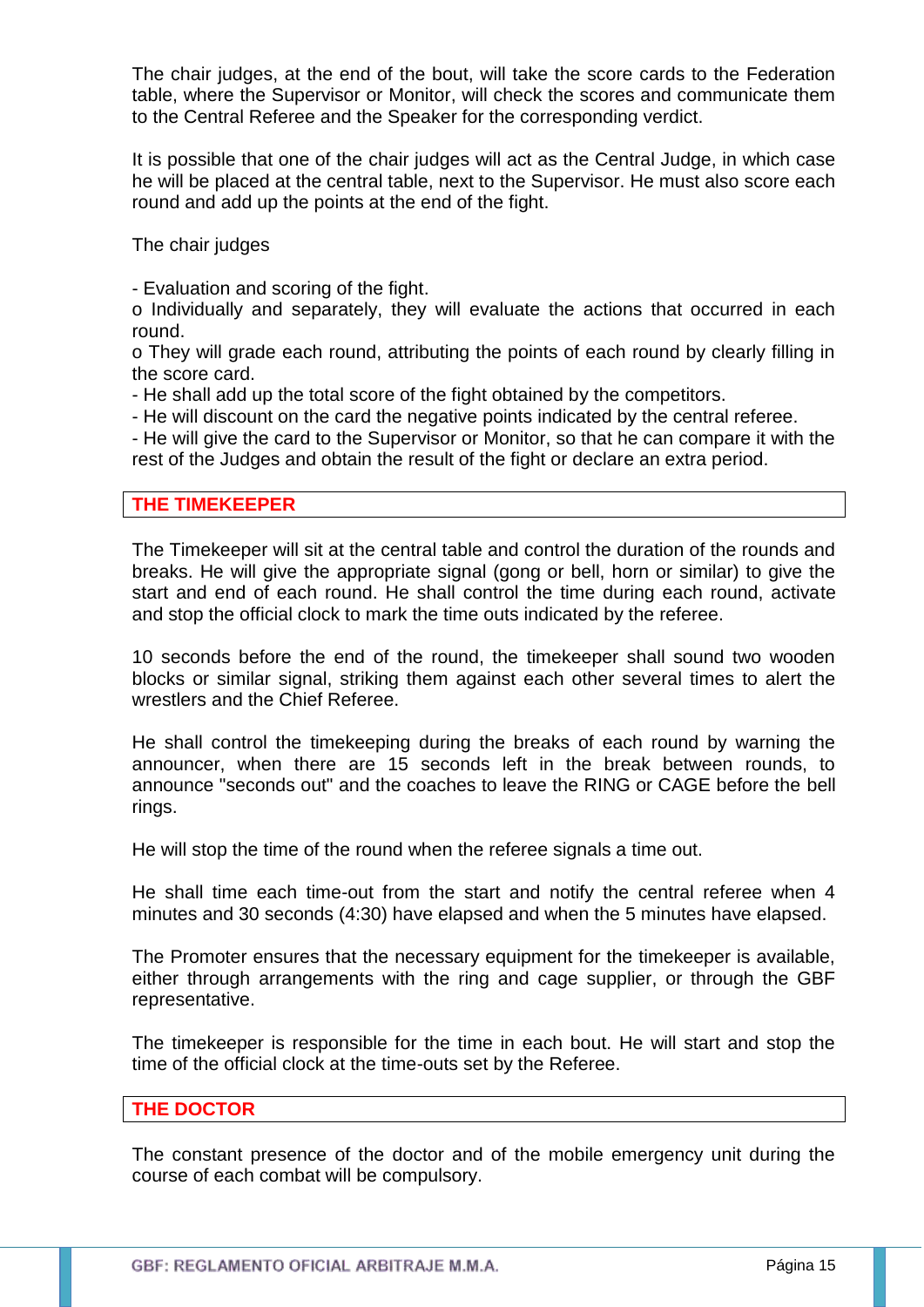At least one doctor, with a medical degree or equivalent, and a mobile emergency unit prepared with appropriate personnel and equipment, approved in advance by GBF, must attend all GBF approved sporting events.

The mobile unit must include a full range of resuscitation equipment and be located within or adjacent to the entrance to the tournament venue. Doctors should be seated at the side of the ring or cage during the course of the bout (in the corner of the ring designated for medical service, normally the neutral corner next to the federation table). Stretchers (with backboard and collar), oxygen bottles and "instant ice" bags must be available.

No bout will be continued until the doctor takes his seat. The doctor may not leave his seat until the final decision of the bout is made. He must be prepared to assist if any serious emergency arises, and to give temporary or emergency treatment for cuts or minor injuries to fighters.

Under no circumstances are the Fighters' guardians permitted to enter the ring, or to assist the Fighter in any way whatsoever, during the course of the bout (except for rest time). The Ring Physician may examine an injury, but may never treat a Fighter during the course of the fight.

He shall examine the Athlete who has been injured, at the end of a round or during the course of a round at the request of the Chief Referee. During this examination the Physician will indicate to the Chief Referee whether the injury sustained will be grounds for stopping the fight. If the examination takes place during the course of a round the time will be stopped.

All assistant doctors must report all cases where a Fighter is injured during the bout, or has required medical assistance after the tournament. If a Fighter has suffered a Knockout, or any other type of serious injury in or out of the ring, and whether or not it is GBF related, and has been treated by his personal Physician or has been hospitalised, he and his Manager must immediately submit a full report to FIDAM about that Physician or hospital.

## **KNOCKED OUT FIGHTERS**

Knocked out fighters will remain on the ground until they recover. When a Fighter is knocked out, no one may touch him/her except the Chief Referee who shall remove the mouthpiece, and who shall notify the Ring Physician to attend to the Fighter. He shall personally assist the fallen Fighter and give instructions to the Fighter's assistants when the Fighter appears to be well.

If the Fighter suffers a KO, he must be examined by the Physician, who will determine whether the Fighter needs to be transferred to a medical facility, or whether additional care is needed for proper recovery. The doctor's opinion will be binding.

A Fighter who loses a bout by knockout will be disqualified from the competition for at least 30 days. A Fighter who loses a bout by Technical Knockout shall be disqualified from the competition for 30 days, or longer if the Fighter has suffered significant head or body trauma.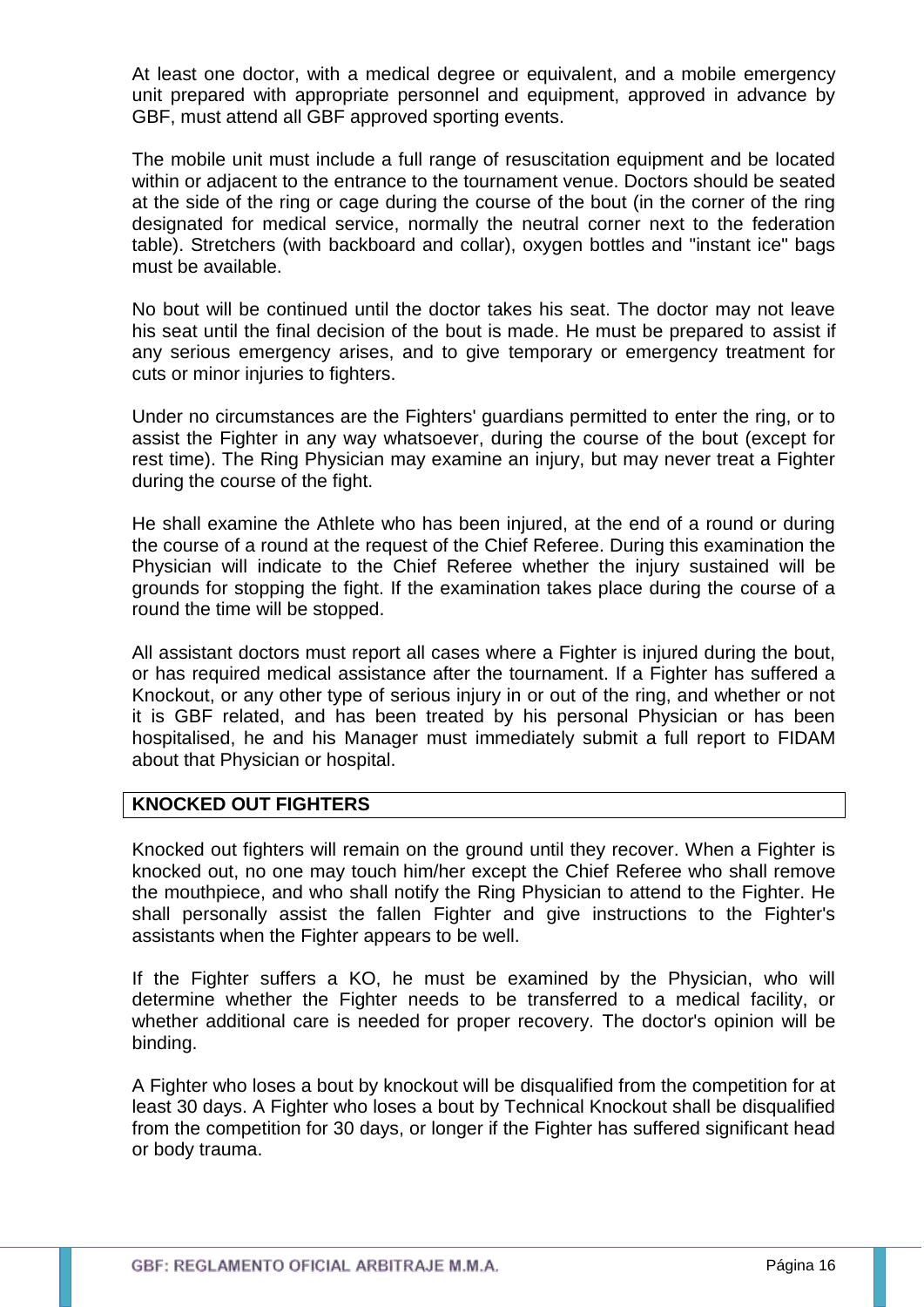# **DISQUALIFICATION DUE TO MEDICAL DECISON**

Any Fighter rejected by the examining Physician will be disqualified until it is shown that he is fit for future competition. A Fighter who is disqualified for 30 days or more for medical protection, or for a hard fight, will undergo the same examinations as required for physical eligibility, except as indicated by GBF.

The physician may require any other procedure, including an electroencephalogram, if necessary.

## **THE SPEAKER**

The speaker will be the person in charge of keeping the judges, referees, staff, competitors and the public informed of the competition.

Obligations of the speaker:

- Prior to the Match, the Official Announcer must announce the type of Match, Weight Category, duration of the Match, names, countries, or region, weights, and sport record of each competitor, as well as the names and Region of the Referee and Judges.

- He will call the coaches to leave the competition area before the start of the bout, as well as when the timekeeper indicates that there are 15 seconds left in the break between rounds.

- He will announce the round number before the round begins.

- Optionally he will indicate the type of victory and the score of each judge.

- He will announce the name and corner of the winner.

For all international competitions the Official Speaker must have the following qualifications

- Be fluent in multiple languages, including at least English.
- An excellent knowledge of these rules.
- Possess good experience in the field of advertising in sports competitions.

## **THE SUPERVISOR OR DELEGATE**

The Supervisor must have management and leadership qualifications, having obtained Supervisor Certification from GBF.

NOMINATION AND APPOINTMENT.

For all GBF Competitions, a Supervisor or Supervisor will be appointed with the Category that corresponds to the type of Competition (National or Regional). The appointment and/or removal from the Competition will be made by the GBF. The Supervisor may be from the Region where the competition is held.

# DECISION – MAKING PROCEDURE

The supervisor will be responsible for all decisions.

He/she will supervise the competition, supporting the refereeing corps in case of doubt and giving indications for the correct conduct of the competition. He shall not,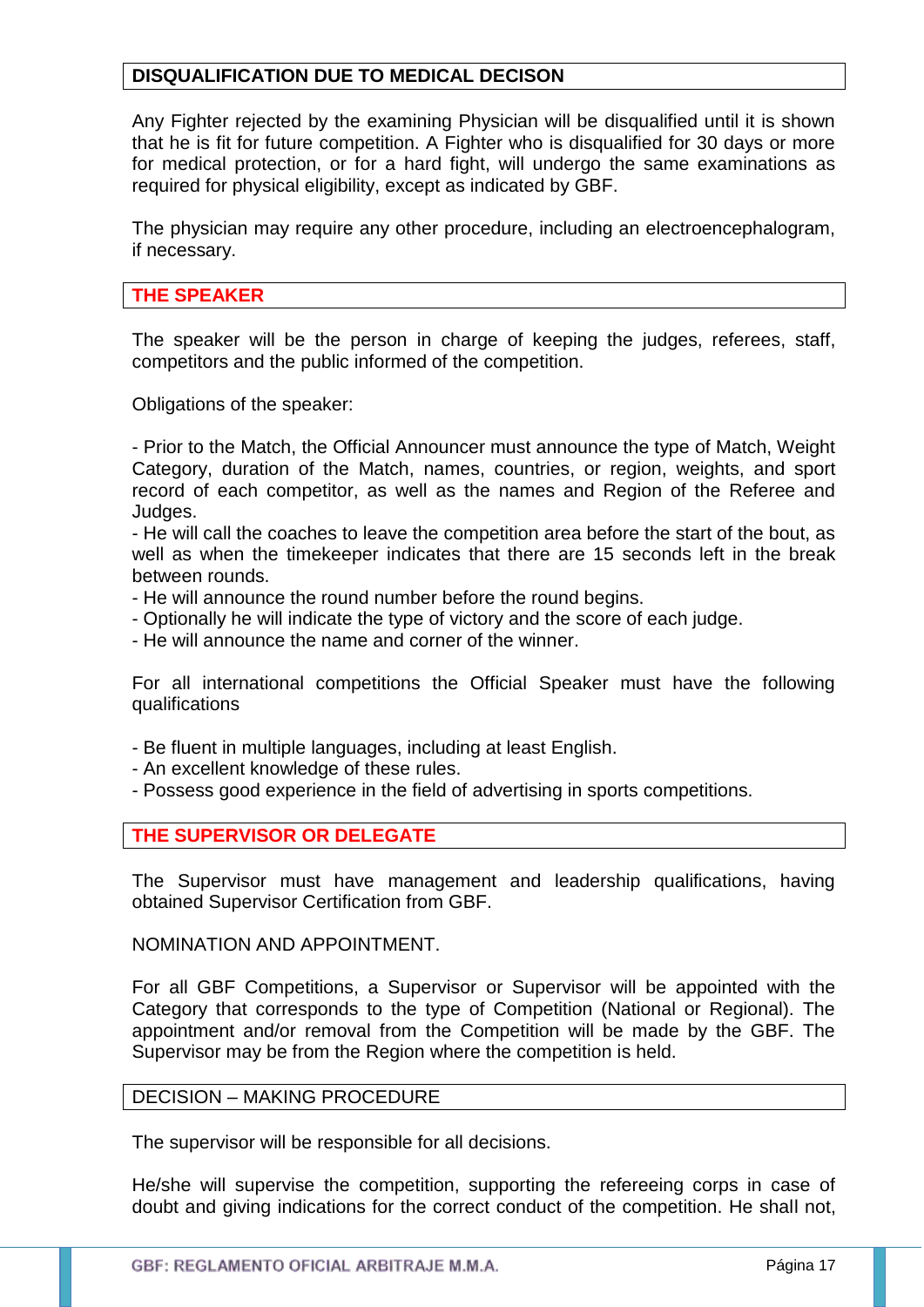under any circumstances, intervene in the conduct of the bout, except for gross negligence on the part of the central referee.

The Supervisor shall be the one who communicates to the Official Announcer the name of the winning Boxer, after the bout has ended, which appears on the Result Record Sheet in case the bouts are scored by means of Cards.

The Supervisor must monitor the results and performance of the Referees and Judges and immediately suspend any offending Referees and/or Judges for the remainder of the day of the competition. Then, after the end of the competition, the Referees Judges Evaluation Commission must discuss any new recommendations to the Disciplinary Commission about sanctioning the referee and/or judge.

If an official appointed for a match is absent, the Supervisor may appoint a suitable member from the list of authorised Officials to replace the absent member. In the absence of a qualified official, the Supervisor may perform the duties of that official.

If circumstances arise which may affect the conduct of a match under the proper conditions and if the Central Referee fails to take effective action in relation to the situation, the Supervisor may order that the Match be halted, until it can be satisfactorily resumed.

The Supervisor may also take such immediate action as is deemed necessary to deal with circumstances affecting the smooth conduct of the competition at any meeting.

If a Fighter is guilty of willfully committing a serious offence contrary to the spirit of sportsmanship, the Supervisor has the right and power to refer the case to the Disciplinary Commission for possible sanction.

The Supervisor is responsible for the correct functioning of the Competition in the Coaches' section, and is responsible for the warnings, admonitions and disqualifications of the Coaches.

The Supervisor will be the person in charge of collecting and adding up the judges' score cards and obtaining the final result of the bout. This function can be performed by a central judge located at the federation table.

Obligations of the Supervisor or Monitor:

- To collect the score cards of the chair judges.
- To check the final score of the cards of each chair judge.

- If an extra round is played in the bout, collect the round score cards from the judges, and add up the final score.

- Obtain the final result of the bout.

# **ANNULMENT OF THE REFEREES DECISION**

The decision of an arbitrator may be reversed by the supervisor when the arbitrator has given a decision that is clearly against the current rules of the GBF Constitution and Rules. When such an incident occurs, the Supervisor may use a video recording of the match, provided that a professional TV crew is present. It cannot be a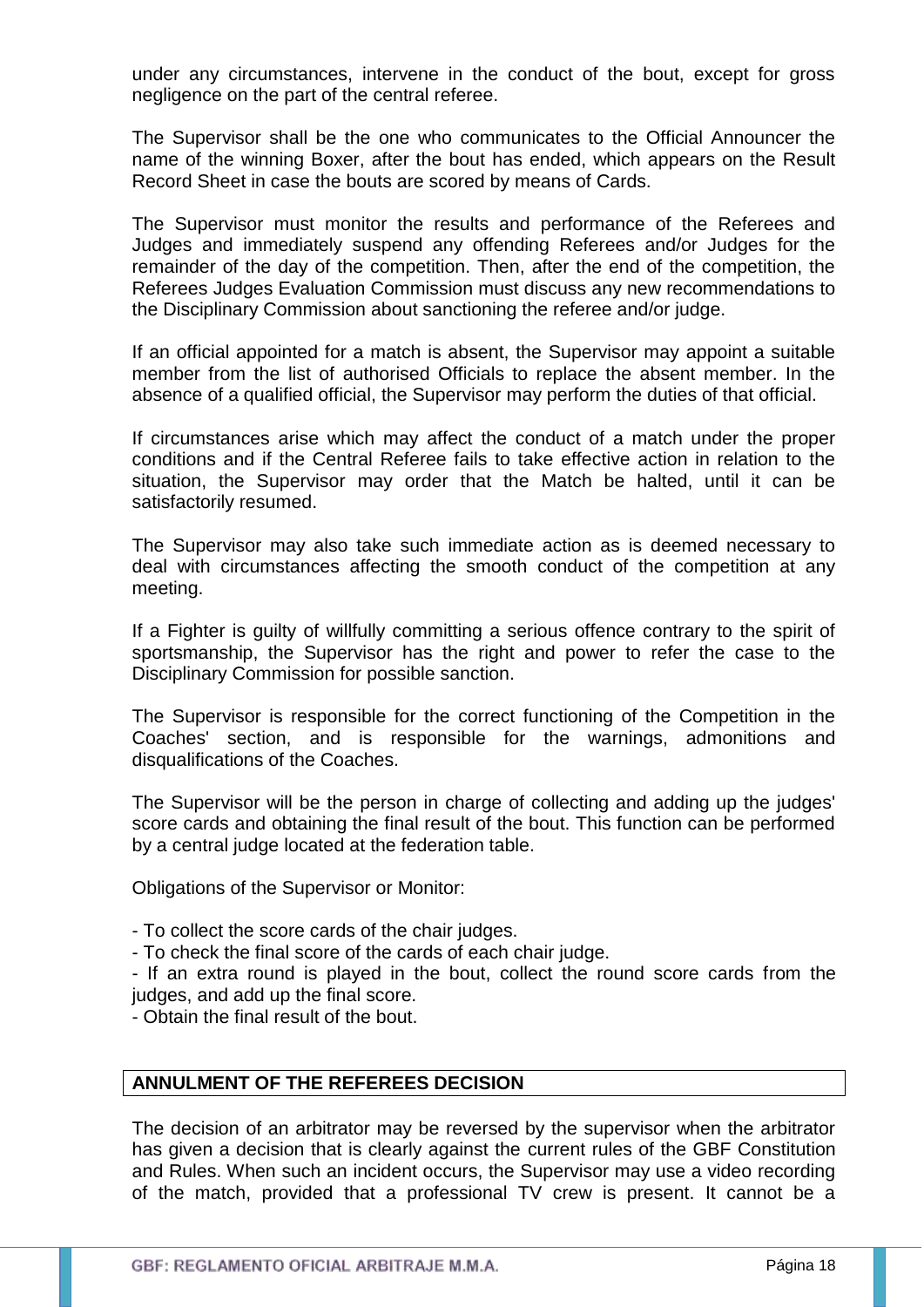recording of a spectator or audience. In all other circumstances, under no circumstances may the outcome of a match be altered.

In the event that the Supervisor or Monitor, notices an abuse of power by any member of the refereeing team, with the purpose of modifying the result of a match, the video may be examined and the corresponding sanction taken against the person responsible for such act.

## **ARTICLE 10 COACHES AND ASSISTANTS**

The first consideration of the trainer will be to take care of the boxer's physical condition

ELIGIBILITY. Only GBF certified National and CUTMAN coaches can work as a coach in all National Competitions.

Any active Coach will be allowed to be a Coach and/or Second in GBF Competitions once the Coach has been certified by GBF as a registered Coach.

Each Fighter will be allowed to be accompanied in the ring or Cage by up to one Coach and two Assistants or Seconds. However, only two (2) may be on the ring or in the cage during the breaks between rounds, the other assistant must remain below the ring or outside the cage.

Coaches are only allowed to enter the competition area during the breaks between rounds and only in the vicinity of their competitor's corner.

Coaches and seconds must remove all equipment from the competition area at the end of the break between rounds and ensure that the competition area is dry and clean to avoid slipping.

The coaches and one second are allowed to give verbal instructions to their competitor during the breaks between rounds, as well as provide water and ice bags.

Coaches will inform the Referee during the breaks between rounds of any injuries sustained by the competitor.

Coaches will bring towels to the competition area so that if they find their contestant unable to continue, they will throw them in, thus causing the contestant to abandon the fight.

Coaches may give advice and encouragement in a contained manner during the course of the bout. Only the Fighter's Head Coach may direct and advise his Fighter during the bout, to give advice, help or encouragement to his Fighter during the course of the round, by using appropriate language, without disqualifying the opponent, and without the use of foul language. He may not hit the platform area of the ring or cage, nor make any noise with his hands or use any other mechanism (whistles, etc.).

Competitors may be verbally warned, admonished or disqualified for an infringement of their coach's rules.

The active sportsman licence will be compatible with the technical trainer, monitor or assistant licence. Duplication of functions in the same competition is expressly forbidden. Both will be incompatible with the Referee-Judge Licence.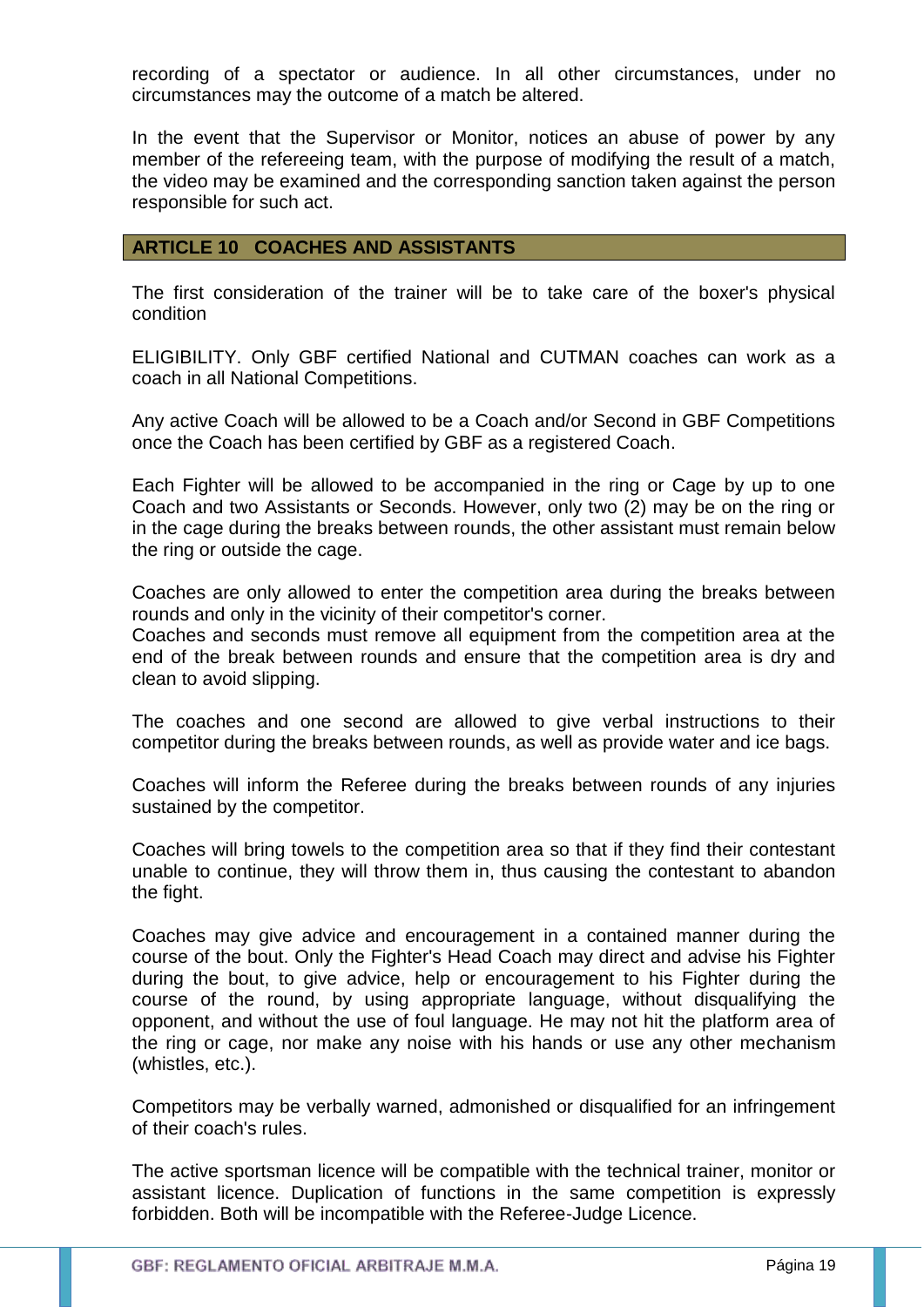# THE OBLIGATIONS OF THE COACHES / SECONDS ARE AS FOLLOWS.

- Helpers must leave the ring or cage, and its platform before the start of each round, and must remove seats, towels, shelves, etc. from the ring or cage platform.

- Helpers must be in possession of a towel for the Fighter during the Combat. An Assistant may indicate the removal of a Fighter by throwing the towel into the ring or cage when the Fighter is deemed unable to continue the fight.

- Helpers may only use clear water bottles. In case of a cut, Helpers may use Vaseline, Colodion, Thrombin Solution, Micro Fibrillary Collagen, Gelfoam, Surgicel and Adrenaline 1/1000. Ice packs, deflagrates and cottons are permitted, but always under the supervision of a Referee/Judge.

- Assistants may use a bag with maximum dimensions of 30 x 20 x 20cm.

- The Coach may appear with his Fighter at the Official Weigh-In, ensuring that he is within the set limits (by performing a Check Weighing).

- The coach will have the obligation to attend the previous meeting of coaches and referees.

- The coach and assistants must have the necessary instruments for the care of their fighter.

Each participating Boxer has the right to be accompanied by a Coach, (who must be identified by the main Referee and by the Supervisor or Manager, as "main" and will be the only one authorized to make decisions about his Fighter's performance; such as abandoning, withdrawing...) and two Coach's Assistants (who can be two seconds or coaches), who must abide by the following rules:

- Both the Head Coach and his Assistants must wear clean and decent sportswear. They must also wear sports shoes.

- During the round, neither the Head Coach nor his two Assistants may remain on the ring platform or cage. Repeated delay in these actions may result in a warning and loss of points for the Boxer.

- They must remain seated in the space marked by the Competition Rules.

- If the Head Coach wishes to remove his Fighter, he must throw the towel into the Ring, so that it can be seen by the Referee and the contestants.

The Chairperson of the Referees/Judges Commission, Supervisor, Monitor, or Head Referee, shall organize in each competition a common meeting of the Referees/Judges and the coaches acting during the competition and shall insist that the GBF rules are observed and that the Fighters and coaches or assistants who violate the rules may not only lose points, but also the bout for violation of the rules.

The sports misconduct and the hindering of the development of the fight by the trainer or his assistant is the responsibility of the Supervisor of the evening, it is up to him the good example and conduct of the Trainers.

The importance of a correct training and integral warming up of the Fighter must never be forgotten, trying to arrive in an optimal state of preparation to the competition, as well as moral and psychological support that the Boxer needs in the moments previous to the fight. At the end of the fight, and in accordance with the result, whatever it may be, the Boxer should be accompanied directly to the changing room with the greatest possible care.

To monitor and intervene so that his Fighters observe discipline and good rules of conduct.

To monitor and control that their Fighters (in and out of competition) are not given alcoholic substances, stimulants or doping.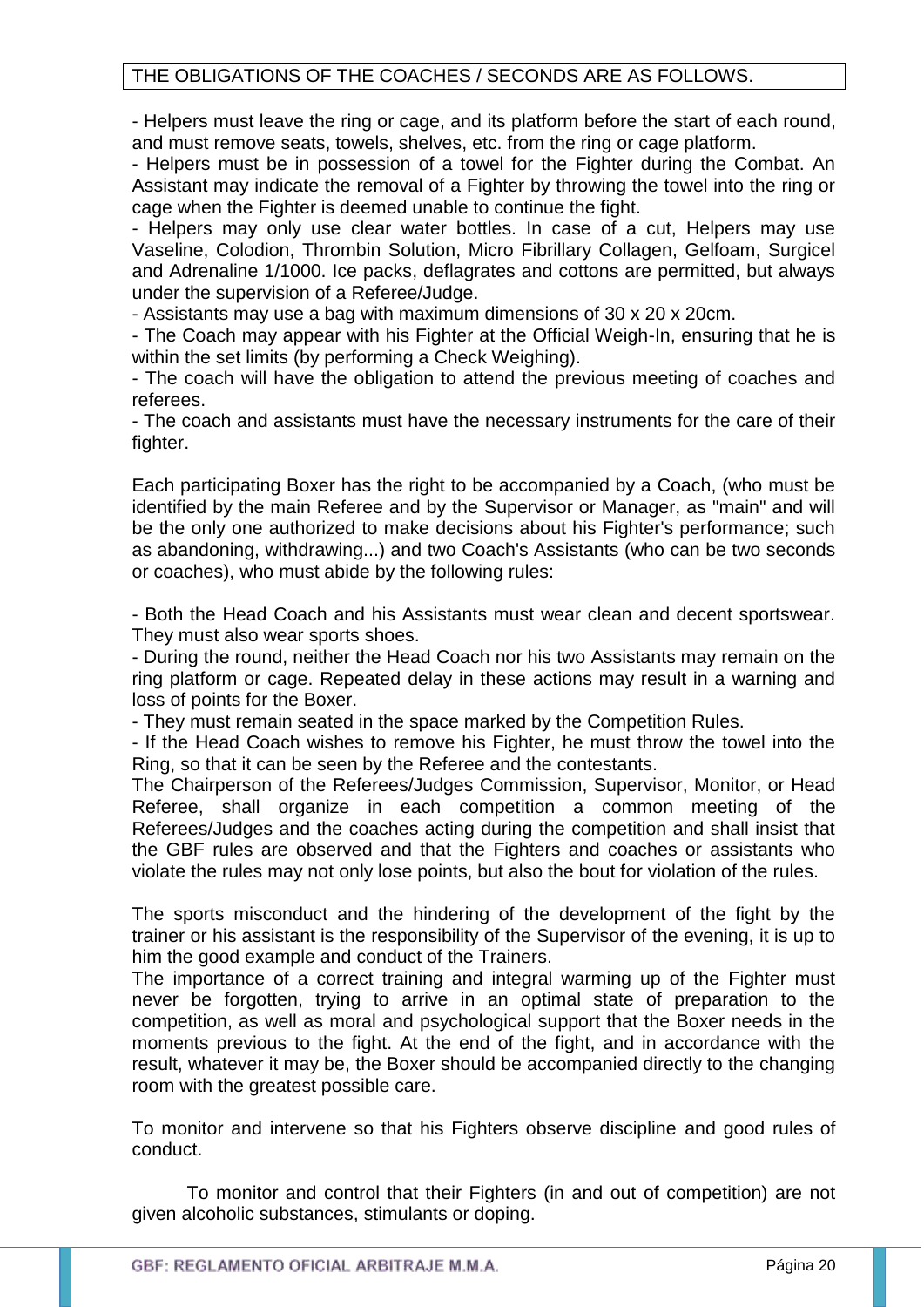To maintain at all times a correct and sporting attitude, both with the opponents and with the Referees and Judges, with the Federations and with the general public.

The Coach (in all his categories) must always be an example and have an ethical behaviour consistent with the delicate mission of being a trainer of young people. He must therefore always be disciplined and obedient to the rules of his Committee and of the GBF. He must also know all the GBF Rules, so that his Fighters get the best out of them.

Any offence committed by a Coach and/or his assistants will be severely punished, as the older and more experienced the offence, the more important it becomes.

Assistants will not be allowed to stop and/or encourage or incite the spectators by words or gestures during the progress of a round. Seconds will not be allowed to touch the ring during the Fight, to shout, to cause a scandal or disturbance in the competition.

The Assistants' seating area must be 50cm to 1 metre from the corner of the ring within 2 - 2.50m square. Assistants are not permitted to walk outside the designated Assistants' area with disruptive actions against the Referee.

Assistants shall not be permitted to throw any object into the ring to demonstrate disagreement or to kick a chair or bottle with water or take any other action which may lead to unsporting behaviour.

The use of any communication device is not permitted whether it be mobile phones, walkie-talkies, smartphones, headphones, radios etc.

Under no circumstances will the Assistants be permitted to administer supplementary oxygen or any type of inhaler to a Boxer during a Fight.

Helpers are not allowed to shout or argue with any Official during or after the Combat.

Helpers are not allowed to give any advice, help or encouragement to their participant during the course of the round. If a Coach or his Helpers break the rules, he may be warned or disqualified. Any Coach or Assistant Coach or any official who encourages or incites spectators, verbally or by sign, to give advice or to encourage a Fighter in the course of a fight, may be warned, admonished and expelled from the competition for that day. If a Coach or Assistant Coach is expelled a second time, he will be suspended from his duties as a Coach or Assistant Coach permanently for the remainder of the competition.

## **ARTICLE 11 REGULATORY TECHNIQUES OF FOOT AND FLOOR**

# **AMATEUR FIGHTS IN THE YOUTH category 16-17 years**

## **PERMITTED STANDING TECHIQUES**

- Closed hand strikes to the head and body. Demolitions, sweeps and projections.

- Surrender while standing.

- Obstructions.

- Blockages and arm keys.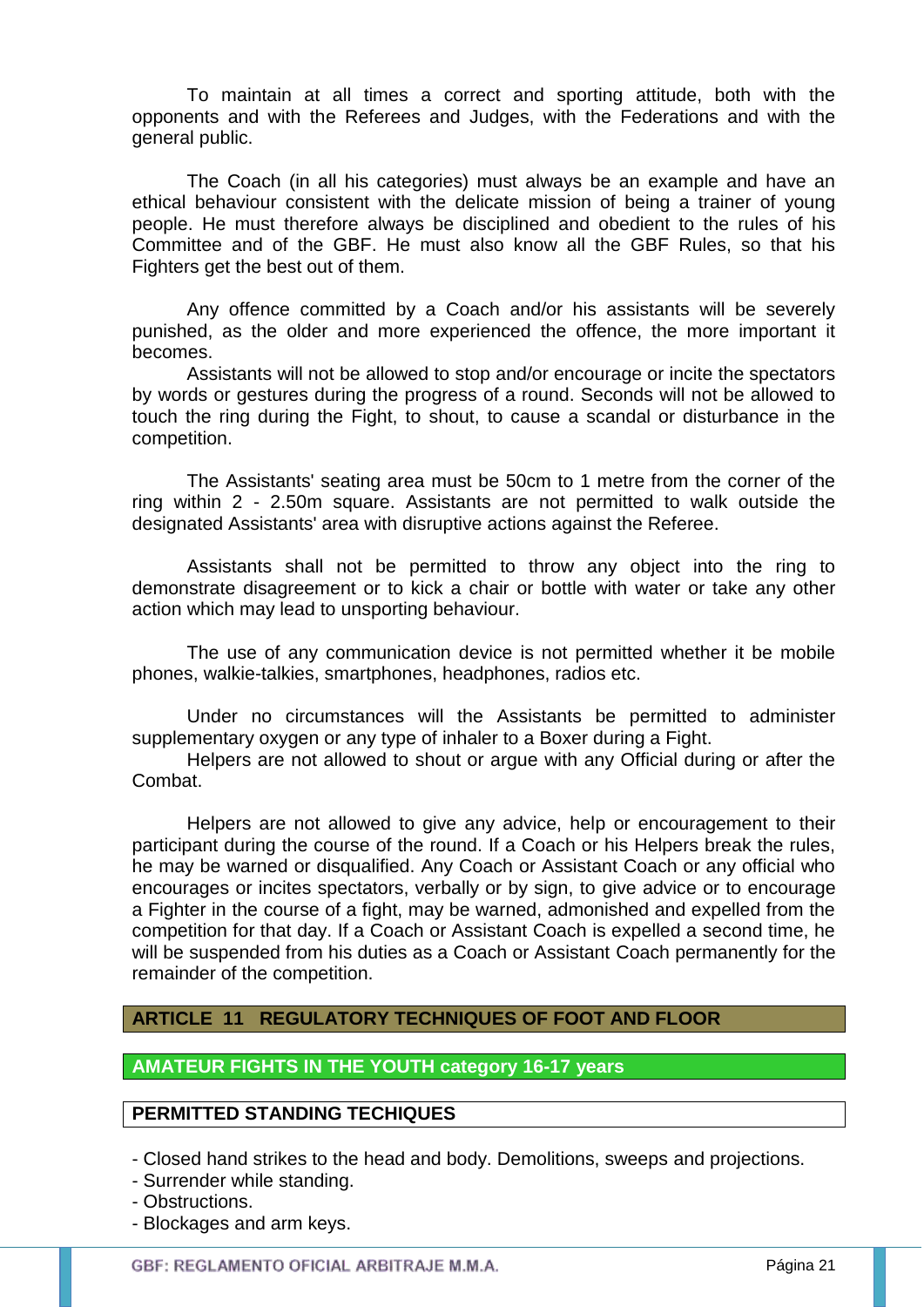- Use of shoulders.

- Leg attacks: All kinds of kicks above the waist, front kicks, side kicks, back kicks and circular kicks to the legs directed to the inside or outside of the thigh above the knee and below the hip. Kicks to the head, body and legs

# **PERMITTED FLOOR TECHNIQUES**

- Closed hand strikes to the body and legs. Hammer blows are not valid.

- Submissions (except those not allowed)

- Kicks to the thigh and body.

- Punching from the ground: The fighter who is lying face up on the ground may punch with kicks to the body (kicking is prohibited), and fists to the opponent's body. The Fighter who is standing can punch the opponent's body with his legs, and with fists on the body of the opponent who is on the ground.

- Keys of kimura to the foot

- Straight twin key, without lock.

# **ANTI-REGULATORY TECHNIQUES IN STANDING POSITION**

- All types of elbowing to the body or face (both in standing and on the ground).

- Spinning Back Fist is prohibited.
- Direct kicks to the knees.

- Stepping on an opponent who is on the ground. Stomping on the foot is not permitted.

- Low blows.
- Hitting the back of the head intentionally
- Punching the kidneys or the spine.

- Excessive hitting (moving in the direction of the fallen opponent while rising to cause further damage from the throw).

- Blows to the head or neck (Spiking).
- Blows to the joints.
- Pushing the competitor out of the combat zone
- Bending the neck (cervical).
- Clinging to the ropes or the cage.
- Pinching, biting, crushing or any other movement considered "foul play".
- Putting fingers in the mouth, nose and other orifices (Fish Hooking).
- Grabbing or holding clothing or protectors.

# **ANTI-REGULATORY FLOOR TECHNIQUES**

- Any kind of punch to the face.
- Elbows to the face.
- Jumping up and down on the ground.
- Kicks or knees to the face.
- Bending the neck
- Bending your fingers
- Cow's hand.
- Blocking the throat with the hands
- Asphyxiate (with hand over mouth)
- Keys on the column
- Heel Hook.

- Twisters (neck twisting), Neckcrank, can opener, Can oppose, sitting on a crucifix or any technique that involves the neck or spine.

- Double Nelson technique.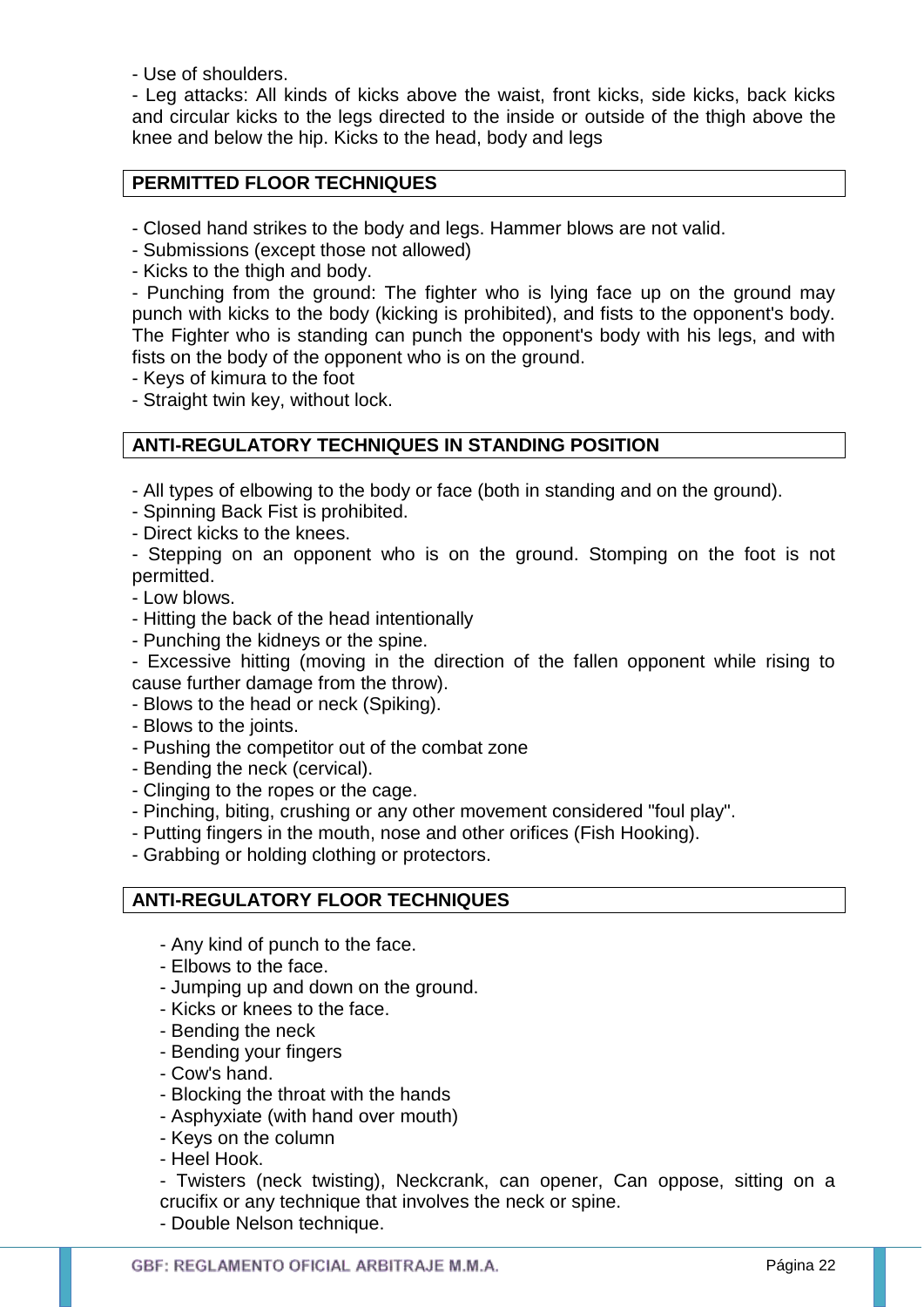- Hammer keys (Hammer Locks).
- Fish Hooking.
- Low blows
- Spinal shock
- Pushing an opponent out of the combat zone
- Pinching, biting, crushing or any other movement considered "foul play".
- Grabbing or holding clothing or protectors.
- Heel spanners.
- Knee spanners.
- Keys for the cervical or spinal column.
- Biceps key.
- Ezekiel key.

# **PROHIBITED PROJECTION TECHNIQUES**

- SLAM or above-the-hip punt.
- All types of suplex above the hip.
- All types of projections releasing the opponent into the air without control.

# **DISCLAIMER**

- Kicking from the bottom into the opponent's face is legal.
- The hammer punch is not legal.
- Kicking is not allowed when the opponent is on the ground.
- Slams are legal (not over the head).
- Back Splashes (throwing oneself on the back to defend a technique) are legal.

# **SENIOR CATEGORY AMATEUR FIGHTS**

## **STANDING TECHNIQUES PERMITTED**

- Closed hand strikes to the head and body. Spinning Back Fist is allowed.
- Throwing, sweeping and projection.
- Surrender while standing.
- Obstructions.
- Blocking and arm-locking.
- Use of shoulders.

- Leg attacks: All kinds of kicks above the waist, front kicks, side kicks, back kicks and circular kicks to the legs directed to the inside or outside of the thigh above the knee and below the hip. Kicks to the head, body and legs

- Knee attacks: Frontal, lateral and jumping. Knee to face, body and legs, provided the opponent does not have at least 3 points of support on the ground.

- Stomping on the foot is permitted.

# **PERMITTED SOIL TECHNIQUES**

- Closed hand strikes to the face, body and legs. Hammer blows will be valid.

- Elbows to the body and legs.
- Submissions (except those not permitted)
- Knees to thigh and body.
- Kicks to the thigh and body.

- Punching from the ground: The fighter who is lying face up on the ground may punch with kicks to the body (kicking is prohibited), and fists to the opponent's body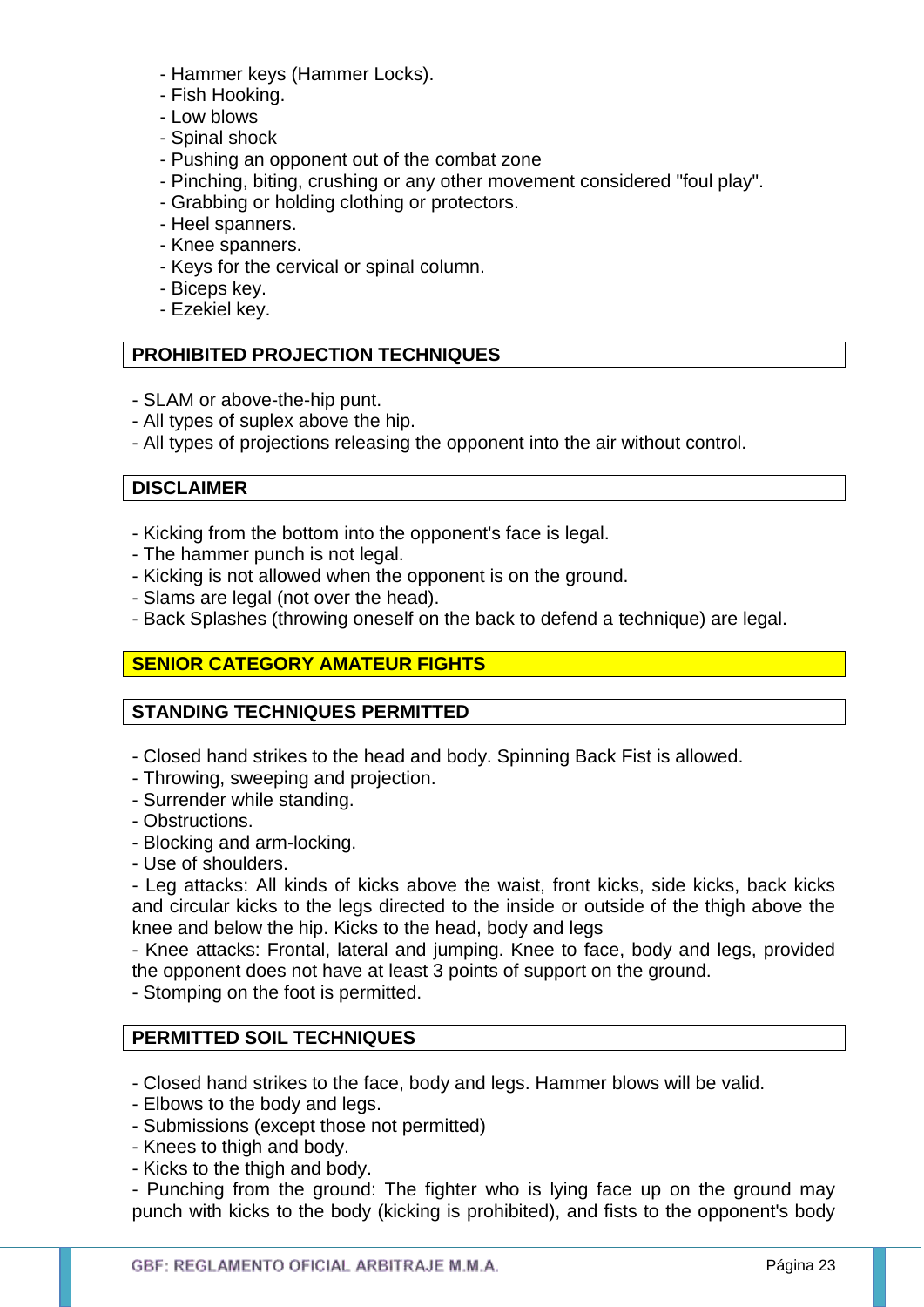and face. The fighter who is standing can punch the opponent's body with his legs, and punch the opponent's body and face on the ground.

- Keys of kimura to the foot
- Straight twin key.

## **ANTI REGULATION TECHNIQUES STANDING POSITION**

- Elbows to the face (both in standing and on the ground)
- Kicks directly to the knees.
- Stomping.
- Low blows.
- Intentionally hitting the back of the head.
- Punching the kidneys or spine.
- Excessive punching (moving in the direction of the fallen opponent while rising to cause further damage from the throw).
- Blows to the head or neck (Spiking).
- Blows to the joints.
- Pushing the competitor out of the combat zone
- Bending the neck (cervical).
- Clinging to the ropes or the cage.
- Pinching, biting, crushing or any other movement considered "foul play".
- Putting fingers in the mouth, nose and other orifices (Fish Hooking).
- Grabbing or holding clothing or protectors.

# **ANTI-REGULATORY FLOOR TECHNIQUES**

- Elbows to the face.
- Jump on the ground with your feet.
- Kicks or knees to the face.
- Bending the neck
- Bending your fingers
- Blocking the throat with the hands
- Asphyxiate (with hand over mouth)
- Keys on the column
- Double Nelson technique.
- Fish Hooking.
- Low blows
- Spinal shock
- Pushing an opponent out of the combat zone
- Pinching, biting, crushing or any other movement considered "foul play".
- Grabbing or holding clothing or protectors. .
- Keys for the cervical or spinal column..

## **PROHIBITED PROJECTION TECHNIQUES.**

- SLAM or above-the-hip punt.
- All types of suplex above the hip.
- All types of projections releasing the opponent into the air without control.

#### **DISCLAIMER**

- Kicking from the bottom into the opponent's face is legal.
- The hammer punch is legal.
- Slams are legal (not over the head).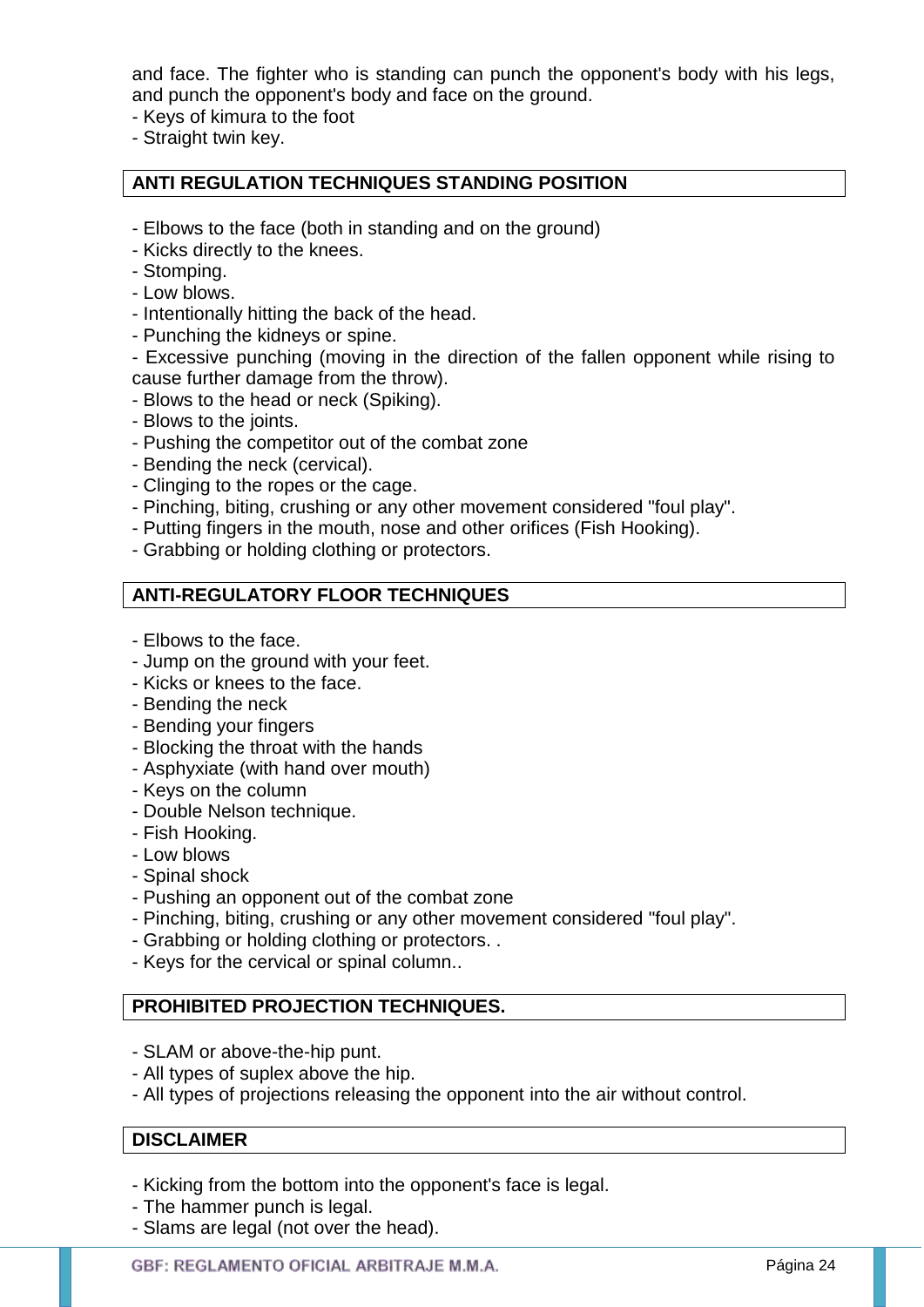- Back Splashes (throwing oneself on the back to defend a technique) are legal.

# **PROFESSIONAL FIGHTS**

# **STANDING TECHNIQUES ALLOWED.**

- All kinds of blows with a closed hand to the head and body. Spinning Back Fist is allowed.

- Elbow strikes to the face and body
- Throwing, sweeping and projection.
- Surrender while standing.
- Obstructions.
- Blocking and arm-locking.
- Use of shoulders.

- Leg attacks: All kinds of kicks above the waist, front kicks, side kicks, back kicks and circular kicks to the legs directed to the inside or outside of the thigh above the knee and below the hip. Kicks to the head, body and legs

- Knee attacks: Frontal, lateral and jumping. Knee to face, body and legs, provided the opponent does not have at least 3 points of support on the ground.

- Stomping on the feet is permitted.

# **PERMITTED SOIL TECHNIQUES.**

- Closed hand strikes to the face, body and legs. Hammer blows will be valid.

- Elbows to the face, body and legs.
- Submissions (except those not permitted)
- Knees to thigh and body.
- Kicks to the thigh and body.

- Punching from the ground: The fighter who is lying face up on the ground may punch with kicks to the body and face (kicking is prohibited), fists and elbows to the opponent's body and face. The Fighter who is standing can punch the opponent's body with his legs, and with fists and elbows on the body and face of the opponent who is on the floor.

- All types of leg and ankle keys.

## **PROHIBITED STRIKING TECHNIQUES.**

- - Leg or knee strikes to the face when the opponent is lying on the ground.
- - Striking the back of the neck and the throat.
- Hitting with the heels the lumbar zone when both sportsmen are on the ground. It is forbidden to hit two fingers on each side of the spine from the back of the neck to the coccyx.
- Hitting the opponent's genitals is prohibited.
- - Foot stomp on the head is prohibited when the opponent has three or more points of support on the floor.
- Soccer kick on the head (player's kick on the head) is prohibited when the opponent is with three or more footholds on the ground.

# **PROHIBITED PROJECTION TECHNIQUES.**

- It is forbidden to project the opponent on a part of the attacker's own body.
- It is forbidden to throw the opponent out of the combat zone (ring or cage)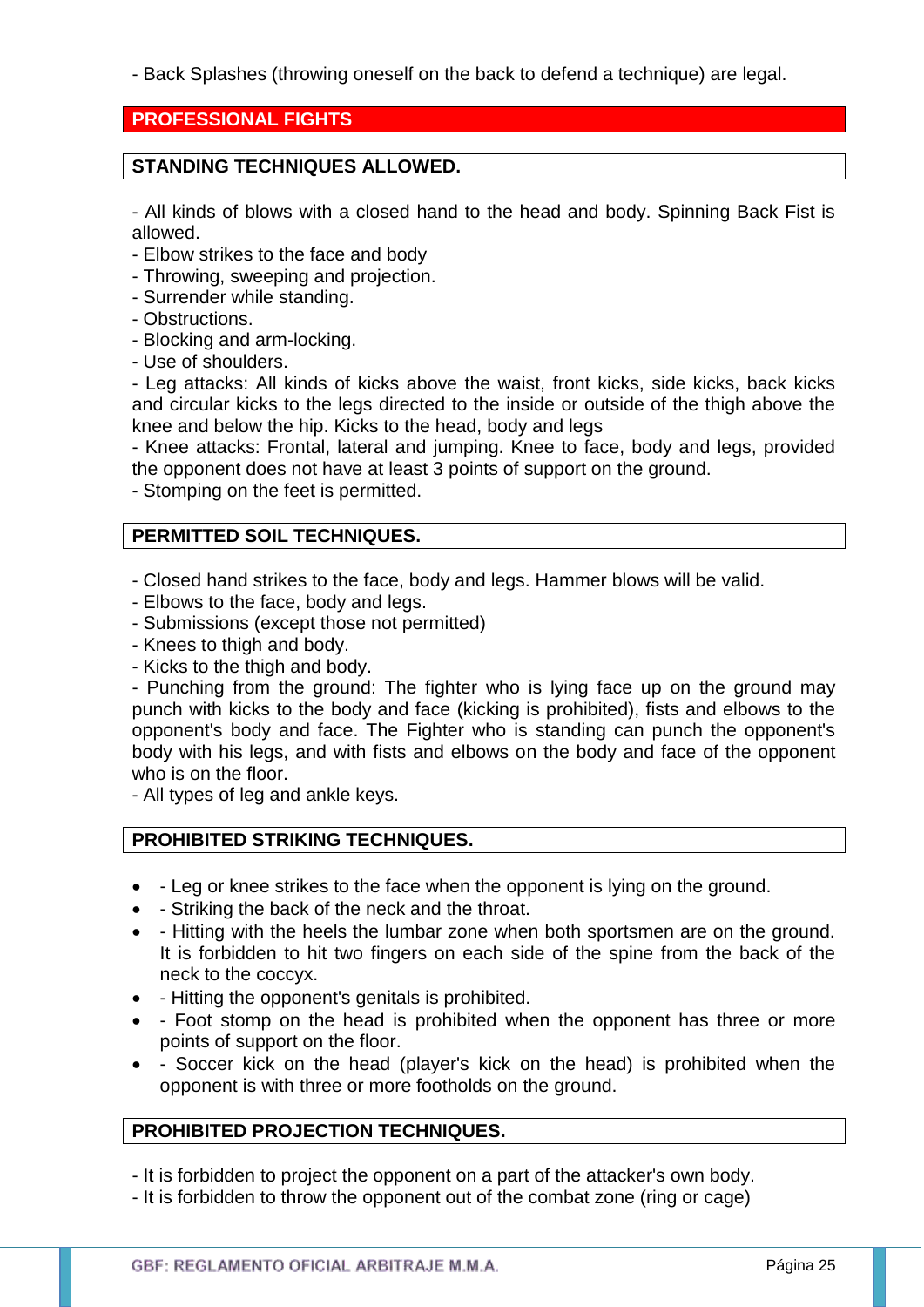- Cervical or spine keys.

MISSING (For all categories, apart from those already mentioned above)

Fouls which, in the opinion of the Referee, are made on purpose and are found to be a fault, will result in the time being stopped during the bout, a warning being given, time being made up and/or the Fighter being disqualified.

Any move not expressly included above as a regulation move will be considered a foul, including, but not limited to, the following

The following acts constitute fouls in a mixed martial arts match:

- Hitting with the head.

- Fingers extended towards the opponent's face or eyes. Attacking the eyes in any way.

- Biting or spitting on an opponent.
- Fishhooking (Pulling with the fingers from the corner of the mouth).
- Pulling hair.

- Nailing the opponent to the canvas (head or neck).

- Hitting the spine or the back of the head. The spine includes the coccyx.

- Kneeling the opponent's head with 3 points of support on the ground.
- Direct blows to the knees.
- Bending the spine.
- Bending the neck.
- Blows against the joints.
- Hitting the kidneys
- Throat strokes of any kind, including tracheal grabbing.
- Hitting downwards using the tip of the elbow.

- Attacks to the groin of any kind. Low blows of any kind.

- Hitting with the knee or kicking the head of an opponent who is on the ground

- Stepping on an opponent who is on the ground Standing, stomping on the foot is allowed.

- Grabbing an opponent's shorts, gloves, shin guards or rash-guards Grabbing an opponent's clothing as well as one's own.

- Grasping the cage fence or ring ropes with fingers or toes.

- Handling small joints (fingers or toes).

- Throwing the opponent out of the fighting area

- Intentionally putting a finger into any hole or any cut or laceration of the opponent. It is forbidden to insert the fingers into the natural orifices of the body (eyes, nose, mouth, ears, trachea, clavicle and anus).

- Grasping, pinching or twisting the skin.

- Passivity, including, without limitation, avoiding contact with the opponent, intentionally dropping the mouth guard or feigning injury.

- The use of abusive or disruptive language in the fighting area.
- Flagrantly disregarding the instructions of the Referee.
- Any unsporting behaviour which causes injury to an opponent.
- Attacking an opponent after the bell has rung at the end of the round.
- Attacking an opponent at half-time
- Attacking an opponent who is in the care of the referee.
- Interference from the corner of one of the fighters or his seconds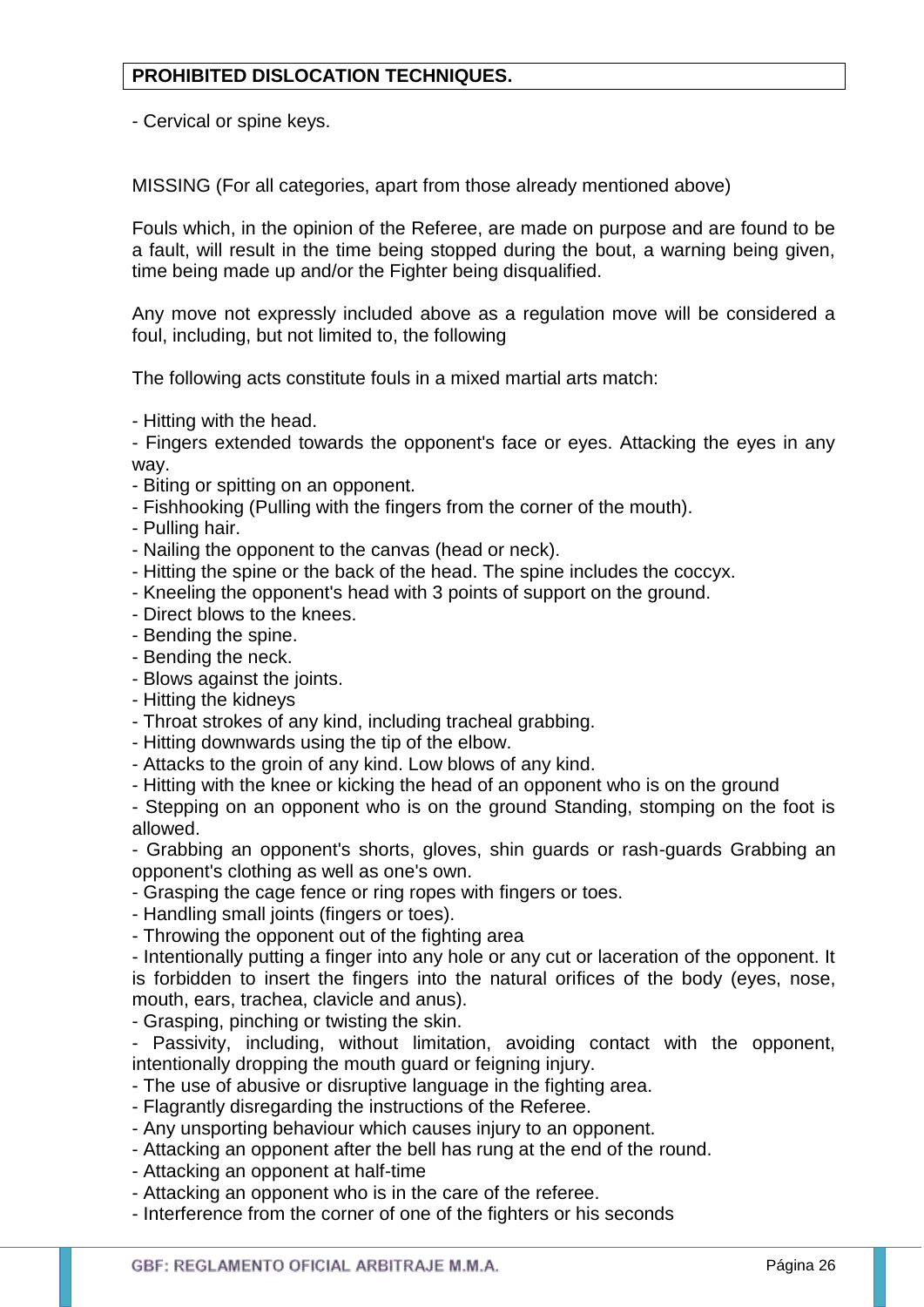- Following a STOP order from the Chief Referee, attacking the opponent, before the Referee has resumed the fight by means of the command FIGHT, COMBAT OR FIGHT.

- Reject the bout. Passivity in the fight, either standing or on the ground.

- Double Nelson keys are prohibited.

- Spitting, insulting or disrespecting the opponent, coaches, medical staff, refereeing commission or public, as well as any unsportsmanlike behaviour is strictly forbidden.

- Wrestlers and coaches are prohibited from talking to or distracting the referee during the match. Interference by corner personnel.

- It is required to abide by the referee's decisions with fairness and politeness.

- Tampering with bandages once they have been supervised and signed is prohibited.

- The application of any foreign substance to the hair or body to gain an advantage.

- The use of substances not previously approved by the Referee Committee (providing medical documentation) for breath recovery (inhalers) is totally prohibited.

- Shyness, including avoiding contact; spitting out the mouthpiece, or feigning injury.

## **WARNINGS.**

A single prior warning will be issued in the case of the following infringements:

- Clinging to the cage fence or ring ropes.

- Grabbing the opponent's shorts, gloves, shin guards or rash-guards.

- Having fingers stretched out, with the palm of the hand parallel to the ground towards the opponent's face

If the infringement persists, it can be considered as an infringement, and 1 point can be deducted.

Fouls may result in a warning or a reduction of one point from the score of the offending contestant by the scorer. (Judges should only make notes of the reduced points at home assault by the Referee).

Only the Chief Referee can issue a foul and/or warning. If the Referee does not consider an action to be a foul, the Judges must not assess it on their own.

Disqualification of a contestant occurs after the accumulation of 3 fouls or after a SERIOUS foul.

Fouls which result in the deduction of one or more points and which are pointed out by the Referee, must result in their deduction from the offending contestant's score sheet and must be noted by all 3 Judges (the Supervisor or Monitor will review these notes).

A competitor who receives an illegal technique has up to 5 minutes to recover. This does not apply to all offences.

## **Passivity**.

In cases where both fighters are in a situation where the fight is not successful and this position is maintained without any progress being made by any athlete, the action will be broken (STOP) and both fighters will start the fight in a standing position, without stopping the clock.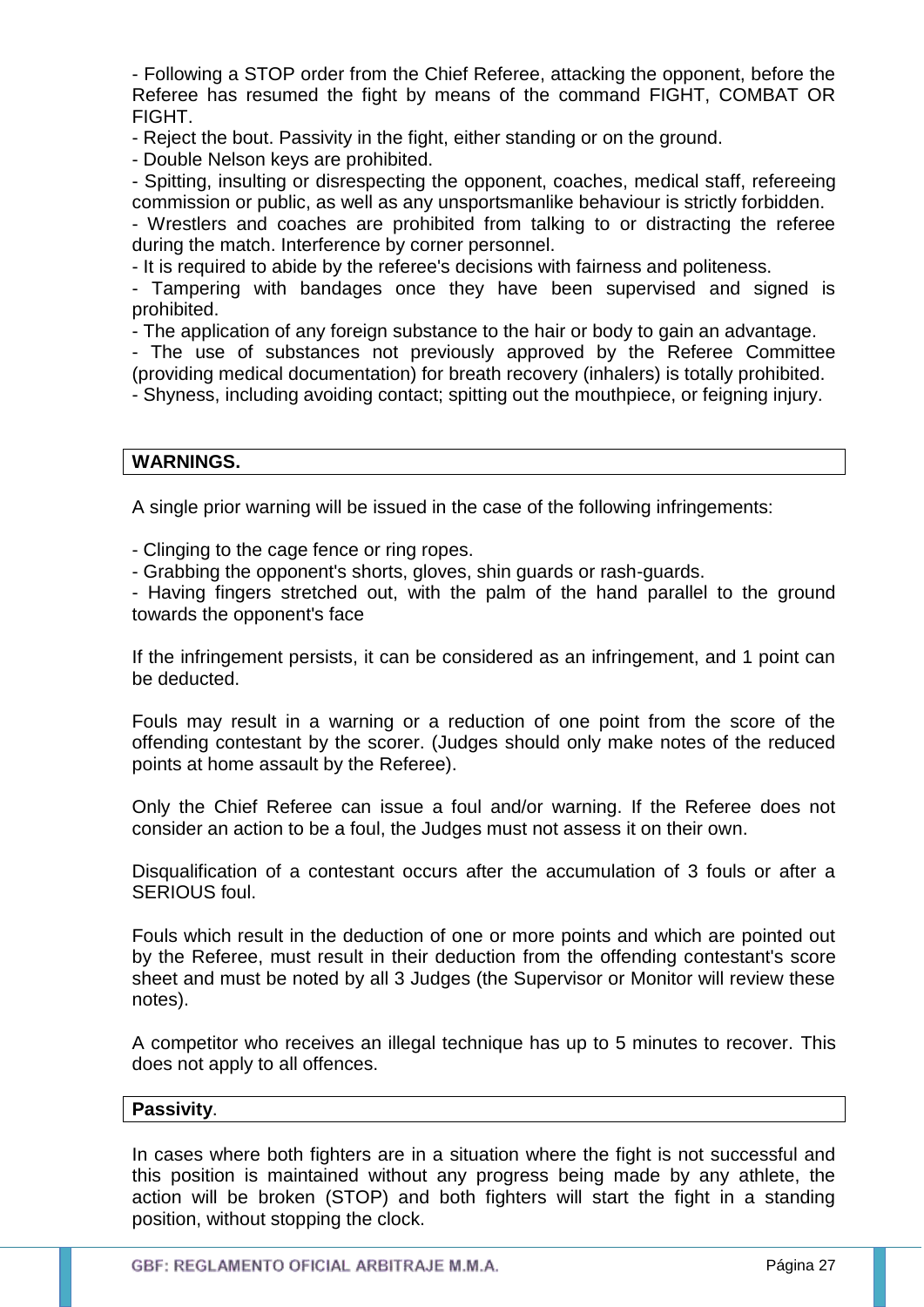## **Clavicle hold**

It is allowed, you can put your hand on the clavicle and hold the opponent from there to carry out some action against him.

## **Spread your fingers**

Extending your hands towards your opponent's face with your fingers open can be a cause for a wake-up call, stop actions and eventually discount a point or be disqualified. Measuring distance in this way will be a cause for attention, although you can still do it with your fingers up or your fist.

## **Fighters on the ground**

A competitor is considered to be on the ground if

- He has two feet and at least one knee on the ground.

- He is sitting or lying down.

- In addition to the two feet, another part of the body is on the floor, with the exception of the hand, as having only one hand on the floor will not be considered to be on the floor, but must have both hands.

The condition of being on the ground or standing is given by the fighter being attacked.

A single hand on the canvas will not be considered to be on the ground. Now fighters can be kicked in the face if they have only one hand. If they have both hands are out of danger, this hand will not be considered as a third point on the ground).

Two feet and one knee on the floor, or he is sitting or has another body part on the canvas in addition to his two feet, is considered to be on the ground (3 points on the ground) and cannot be kicked or hit with the knee in the face.

## **COMMITTING A FOUL (STOPPING THE FIGHT)**

If the Referee considers that the Fighter who has been fouled needs time to recover, he shall stop the bout (and time) and give the injured Fighter a reasonable amount of time to recover; up to a maximum of 5 minutes under usual circumstances. The Referee may call the Physician to treat the Fighter. At the end of this reasonable rest period, the Chief Referee and the Ring Physician will decide whether the fouled Fighter may continue with the bout. If he can, the fight will continue.

The result of the foul will be based on the following decisions by the Judge:

If the Referee considers that the foul was undoubtedly committed by one of the Fighters, and that the injured Fighter did not contribute to the injury, the Referee may disqualify the Fighter who committed the foul and declare the injured Fighter the winner.

If the Referee considers that the injured Fighter has been responsible for his own iniurv. the Referee shall not penalize his opponent in any way. In this case, if the Referee or the Ring Physician decides that the injured Fighter cannot continue, he will lose by "Technical Knockout".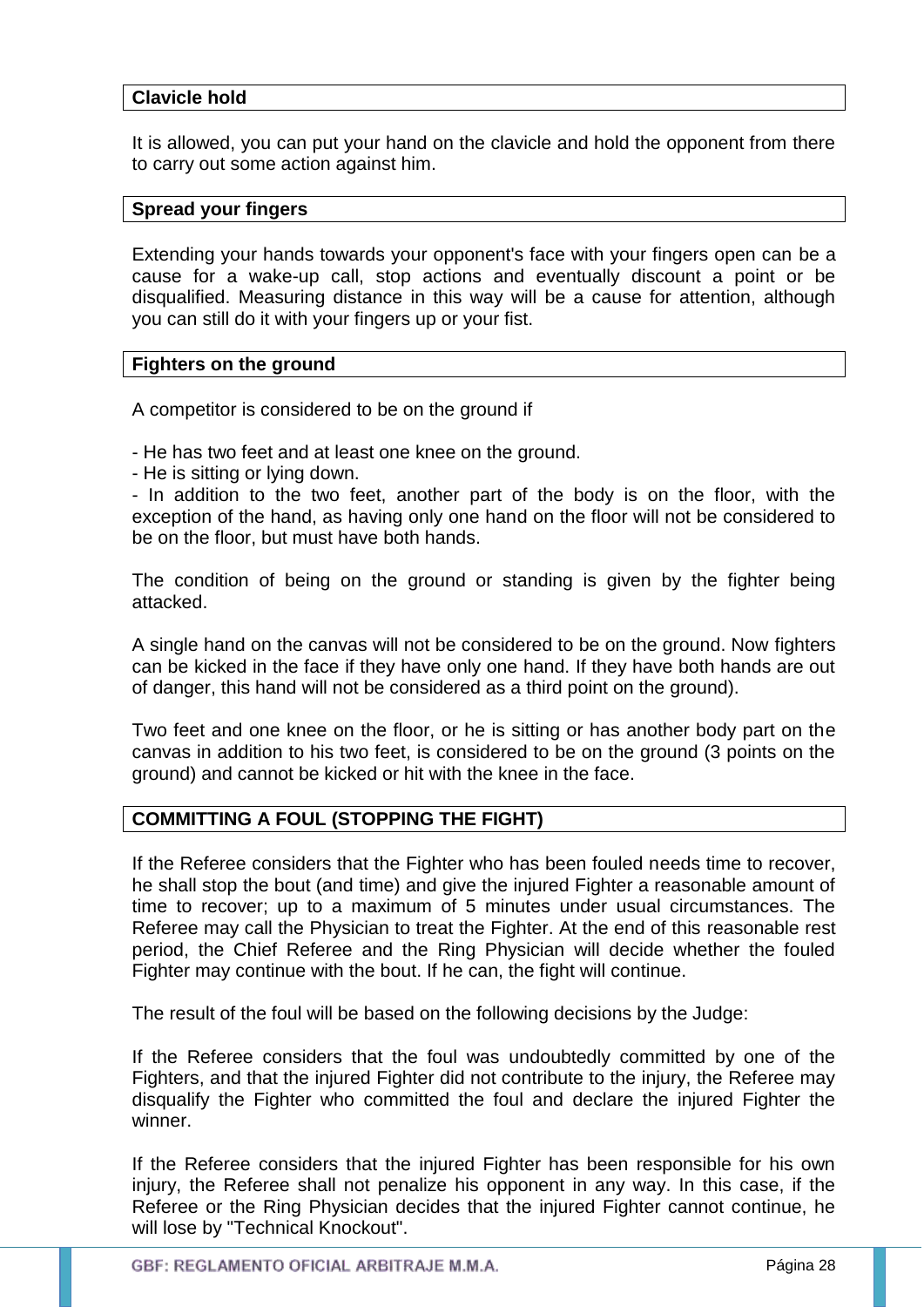If the Referee considers that there has been no fault attributable to either Fighter (that the injury has been caused by both, e.g. by an accidental blow), the Referee will give the injured Fighter a recovery time. If at the end of the recovery time the Referee or the Ring Physician considers that the Fighter is unable to continue, the fight will be decided by the scores taken up to that point (the round in which the injury occurs must be equally scored).

If the injury is caused by a blow or an act of God, within the first minute of the first round, the bout is declared void or a technical draw.

If an injury occurs due to a suspected foul, which the Referee has been unable to see (a "Blind Foul") the Referee shall, at his sole discretion, entrust the decision as to whether and where the foul was committed to the GBF representative.

The Judge's decision on a foul may be overruled in the ring area only by the GBF Supervisor, and only in the event of a clear error or misapplication of these rules.

The Referee, the Fighter's Chief Assistant, the Doctor or the Fighter himself may stop the match. The Referee or the Physician shall have the power to stop the bout at any time during the bout, if they feel that any of the Fighters are in a situation which, if continued, could seriously injure them. If both Fighters are in such a situation, the Referee shall declare the fight "technically tied". Any Fighter who surrenders, or whose Assistant Chieftain throws in the towel, will lose the bout.

## **PROCEDURE IN CASE OF NON-COMPETITION**

Whenever the Referee considers that the Fighters are not competing honestly; that a knockout is feigned, or that a foul is a premeditated end to a bout, the Referee shall not disqualify the Fighter who commits the foul or give a decision. He shall stop the bout and declare it over, and an investigation shall be initiated. The announcer will inform the spectators that a bout has been given "without a decision". The GBF commissioner will have the final say in making a decision on the bout.

If both Fighters fall to the ground and neither is actively acting to regain position, they will be separated and lifted by the Referee. The Referee will immediately resume the fight from the starting position. If one Fighter has gone to the ground and the other Fighter refuses to follow his opponent or to deliver a prescribed blow from the standing position, the Referee shall say "stand up" to the Fighter on the ground and continue the fight.

## **MOUTH GUARD**

No fighter will be allowed to start the fight without a mouthpiece. When the mouthpiece is dropped due to a hit or a foul, or is thrown or dropped by the Fighter himself, the Referee shall wait for a truce by both Fighters, call a time-out, stop the fight and replace the mouthpiece. Malicious disposal of the mouthpiece, or spitting it out, may be considered a fault for "delaying the bout", and the Fighter shall be penalized accordingly by the Referee. The mouthpiece will be replaced whenever it is lost for any reason. Each Fighter must have 2 mouth guards in the ring area in order to use them.

## **ARTICLE 12 TYPES OF COMBAT RESULTS.**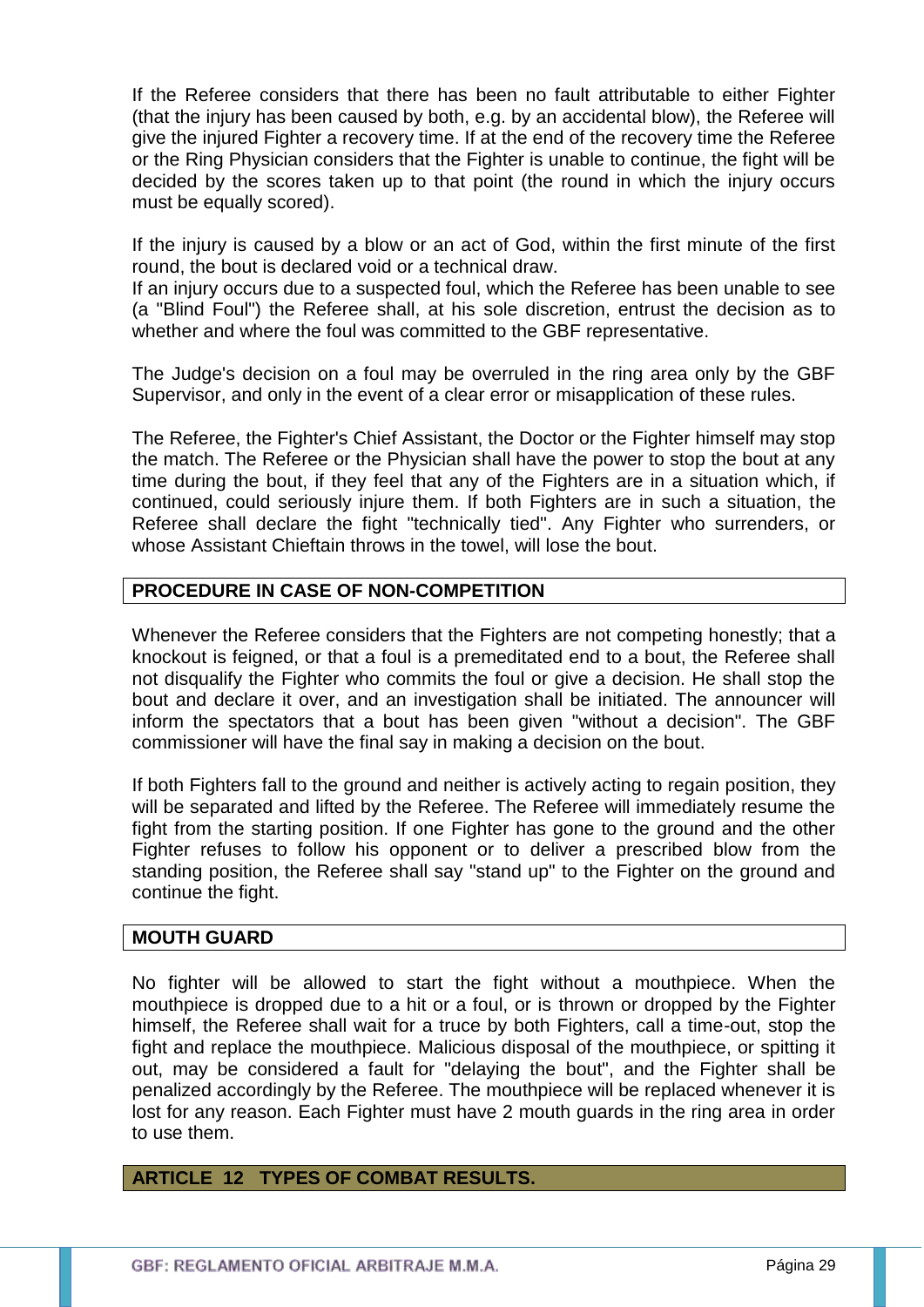The central referee has full authority to stop the fight if he considers that an athlete is in imminent danger, cannot resist a blow, a key or a strangulation, even if he has not been abandoned or beaten. The safety of the athletes must take precedence over all else. The referee must be the only one to intervene in a fight.

All mixed martial arts bouts must be conducted under the supervision and authority of the GBF or host regulatory body. All bouts will be evaluated and qualified by three chair judges, and directed by a central referee.

The types of victories will be as follows:

A) Submission by:

- Abandonment of the fighter by clapping.

- Verbal abandonment of the fighter.

- If a Fighter fails to continue the fight immediately after the rest period between rounds, the opponent will be declared the winner of the Fight by ABANDONMENT.

B) Technical KO (TKO) by:

- Stopping the fight by the Referee. If a Fighter, in the opinion of the Referee, is being outplayed or is receiving excessive punishment or severe blows, the Fight shall be stopped and the opponent declared the winner of the Fight by Technical KO.

Special case: In tournaments, a Fighter is involuntarily injured and cannot continue, his opponent wins by TKO.

- The fight is stopped by the Chief Referee after a TKO.

- Stop by the doctor. Stopping of the fight by the main referee on the request or indication of the doctor.

- Stopping of the fight by the corner

- Impossibility to get up from the canvas

C) Decision through the Judges' cards, including

- Unanimous decision. When all three judges give the same competitor as the winner.

- Divided decision. When two judges give the same competitor as the winner and the third judge gives the opponent as the winner.

- Majority decision. When two judges award the winner to the same competitor and the third judge awards a draw.

- Tie, including:

o Unanimous tie. When all three judges give as a tie.

o Majority draw. When two judges give the tie and the other judge does not.

o A split decision. When all three judges give different scores (1 tie and different winners).

D) Disqualification:

- Case 1: Accumulation of 3 faults

- Case 2: 1 serious fault.

- Case 3: A fighter is intentionally injured and at that moment and for that reason the fight has to be ended, his opponent is disqualified.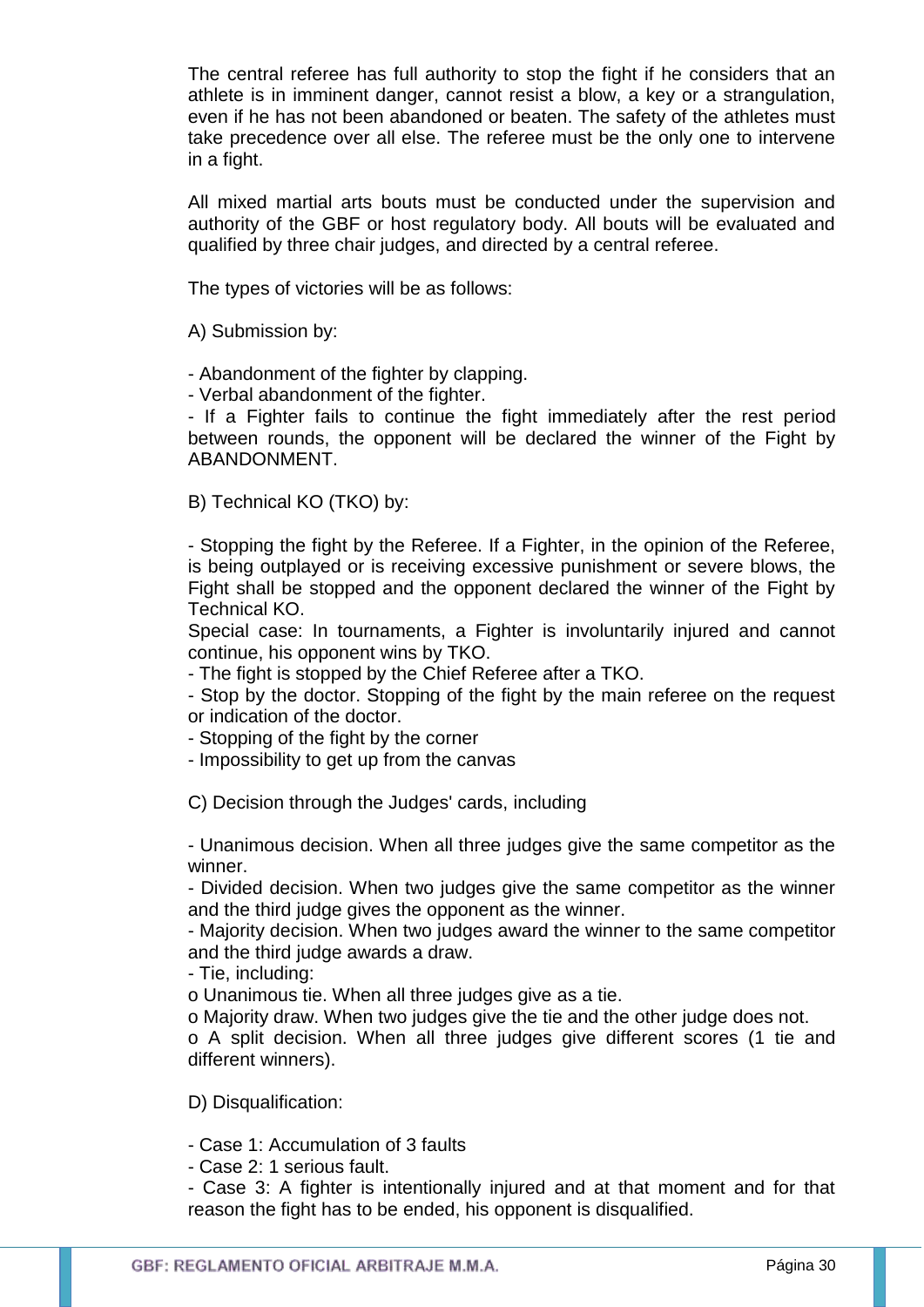E) Non-appearance.

F) Technical draw.

Case: In evenings, a fighter is intentionally injured, but can continue, although in a later round the fight has been stopped, and at that moment the fighter is behind or equal on the scorecards.

G) Winner by technical decision.

- Case 1: In evenings, a fighter is intentionally injured, but may continue, although in a later round the fight has been stopped, the injured fighter wins if at that moment he is ahead on the scorecards.

- Case 2: In evening fights, a wrestler is injured through an involuntary fault in the 3rd round of a 3 round bout or in the 4th or 5th round of a 5 round bout, the wrestler who is ahead on the scorecards wins by technical decision).

- Case 3: In tournaments, a fighter is intentionally injured, but may continue, although in a later round the fight must be stopped.

H) No contest (Null).

- Case: In evenings, if a fighter is involuntarily injured before the end of the 2nd round of a 3 round bout or the 3rd round of a 5 round bout.

- There has been no encounter or the fight has had to be suspended for reasons beyond the fight).

I) VICTORY BY WALKOVER-WO.

- If a Fighter is present in the ring or cage, fully uniformed and ready to fight and the opponent does not appear in the ring or cage, after being announced and a maximum period of one minute has passed, after the bell has rung, the Referee will declare the Fighter present the winner by WO.

- If a Boxer fails to comply with the Medical Examination or Daily Weigh-In his opponent will win by Walkover.

## **ARTICLE 13 SCORING SYSTEM.**

The Scoring System must be used in all fights. The Scoring System will be based on a Ten Point Scoring System.

All Matches will be evaluated and scored by three (3) chair judges, placed in position around the ring or cage, and directed by a central referee.

At the end of each round, each Judge shall determine the winning Fighter for that round by awarding a score of ten (10) points and award nine (9) or fewer points - up to seven - to the losing Fighter, depending on the judgment and degree to which the opponent lost the round. All rounds must have a declared winner.

Judges must apply the following criteria to score the round:

- Round 10-10.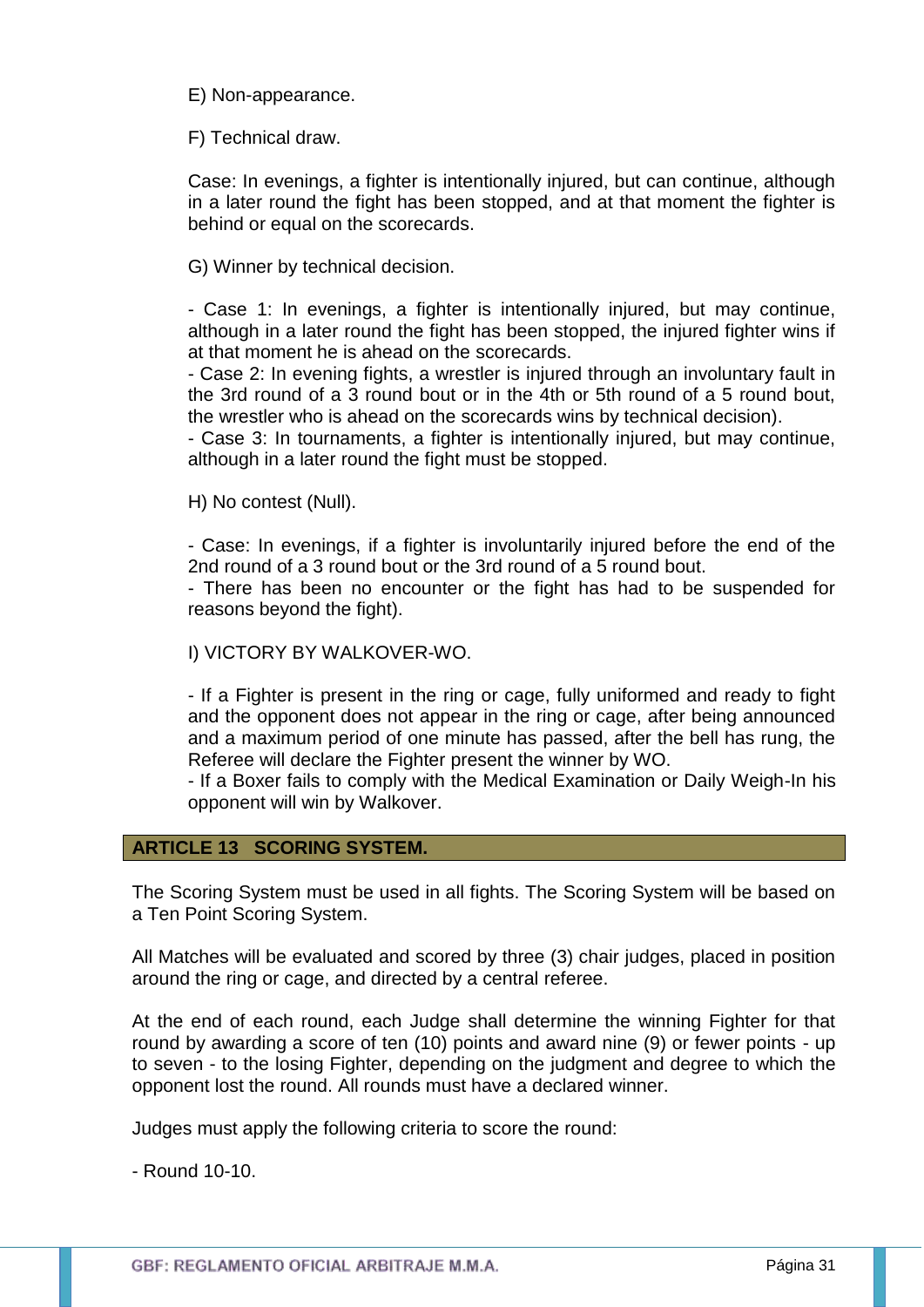A 10-10 round in MMA is when both fighters have competed for any length of time in the round and there is no difference or advantage between either of them.

A 10-10 round in MMA must be extremely rare and is not a score to be used as an excuse by a judge who cannot evaluate the differences in the round.

- Assault 10-9. Closed round.

A 10-9 round in MMA is when a competitor wins the round by a narrow margin.

A round 10-9 in MMA is the most common score that a judge evaluates during the evening. If, during the round, the judge observes that a fighter delivers the best blows, or uses effective grappling during the competition, even if it is only a technique on his opponent, the judge will give the winning fighter a score of 10 while awarding a 9 or less to the loser.

A score of 10-9 may reflect an extremely close round or a round of marginal dominance and/or impact.

- Round 10-8. Clear winner.

A round 10-8 in MMA is when a competitor wins the round by a large margin.

A 10-8 score does not require a fighter to dominate his opponent during the full 3 minutes of a round.

The 10-8 score is used by judges when the judge observes verifiable actions on the part of a fighter. Judges will ALWAYS award a score of 10-8 when the judge has established that a fighter has mastered the action of the round, has had duration of dominance, and has also reached his opponent with effective punches or effective GRAPPLING manoeuvres which have diminished the capabilities of his opponent.

- Assault 10-7. Total domination.

A 10-7 assault in MMA is when a competitor completely overtakes his opponent in effective Striking and/or GRAPPLING and the stop of the fight is justified.

A 10-7 round in MMA is a score that judges rarely give.

The result of a bout that has not ended before the regulation time will be made by applying the majority among the final scores of each Judge.

In a championship or tournament competition format where progression and medals are required, No contest or draw may not be applied. In such cases, if the bout rounds result in a tie, then an extra round or extra time may be played, or the decision will be determined in accordance with the main referee, on the premise that a fighter sanctioned for an offence cannot be declared the winner in the event of a void bout (In the event that a point deduction results in a draw, the fighter who committed the offence and had the point deduction will be eliminated from the tournament, and the opponent who did not commit the offence will advance to the next round). Extra time will only be played in a tournament format. In all other cases, the judges will evaluate and decide the winner.

All results recorded on the Scoring System must be printed at the end of the Combat and must be included in the official report to the GBF by the Supervisor.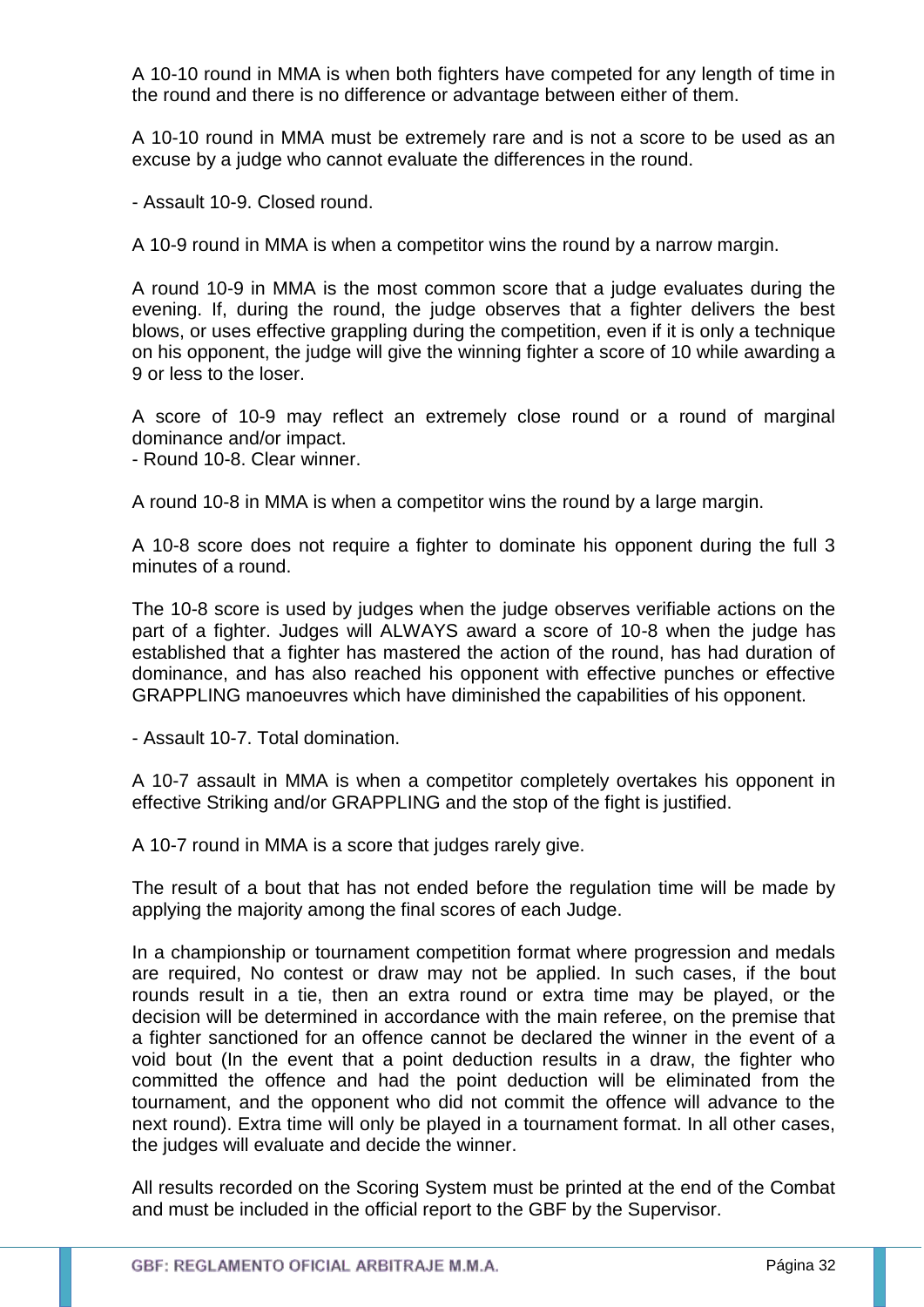Each Judge will independently measure the merits of the two (2) Fighters using the Scoring System based on the above criteria. Judges must evaluate MMA techniques such as

- 1) Effective striking / grappling.
- 2) Effective aggression.
- 3) Control of the fighting area.

The evaluations of the techniques will be made in the order indicated above, giving priority in scoring to effective hitting / effective GRAPPLING, then effective aggressiveness, and finally control of the fighting area.

Effective hitting / GRAPPLING will be considered as the first criterion for the evaluation of the assault.

Effective aggression shall not be considered unless the judge sees NO advantage in the area of effective hitting / GRAPPING.

Control of the fighting area should only be needed when all other criteria are 100% equal for both competitors.

## **Effective striking / GRAPPLING:**

Legal strikes that have immediate or cumulative impact with the potential to contribute to the end of the combat, attributing greater weight to CONTUNTING than to cumulative impact. It should be noted that a successful knockdown is not a simple change of position, but the establishment of an attack from the knockdown.

Greater weight will be given to attempts at submission which tire and weaken the opponent, taking considerable effort to escape, than those attempts which are easily defended and escaped without effort.

Projections and takedowns of great amplitude and greater impact will be given greater weight than those athletes who are tripped or knocked over.

This will be the decisive factor in a large majority of decisions when scoring an assault. The following two criteria have to be treated as support and used only when the effective Strike / GRAPPLING is equal to 100% in the assault.

Effective aggressiveness:

Aggressively making attempts to end the fight. The key term is "effective". Pursuing the opponent without effective result or impact should not be reflected in the judges' assessment.

Effective aggressiveness will only be assessed if the effective Punch / GRAPPLING is equal to 100% for both competitors.

Control of the Fighting Area: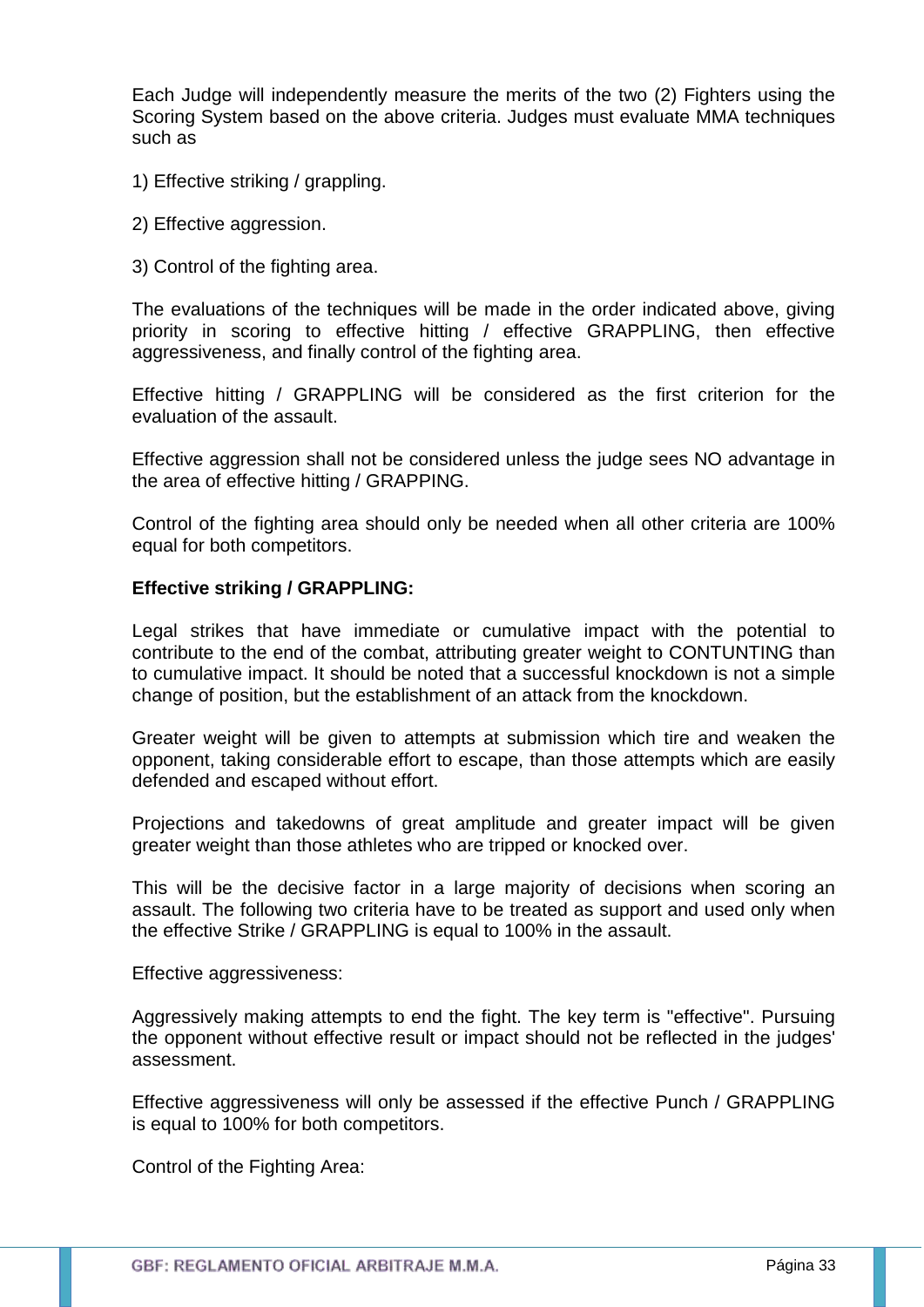Control of the fighting area will be evaluated by determining who is dictating the pace, location, and position of the fight.

The control of the fighting area will only be evaluated if the effective Striking / GRAPPLING and the effective aggressiveness are equal to 100% for both competitors. This will be evaluated very rarely.

The Supervisor will inform the Official Announcer of the official results.

After the GBF Supervisor has finished checking the scorecards, he will give the result to the Ring Announcer on the so called "Final Result Announcement Sheet".

The announcer will then inform the spectators about the decision via the public address system. The referee will indicate the winner when the announcer calls his/her name.

In case of a Knockout, Technical Knockout, Disqualification or Penalty, the announcer and the Referee will officially declare the winner and give the time when the fight was stopped.

In the event of a technical draw, the announcer will give the time at which the fight was stopped and will detail to the public the type of decision.

## **ARTICLE 14 CHANGE OF DECISION.**

The decision given at the end of the fight is final, and cannot be changed unless the GBF representative, or subsequently the GBF commissioner, decides that one of the following has occurred:

- There has been collusion which has affected the outcome of the fight.

- There has been a clear breach of regulations governing GBF bouts that has affected the outcome of the bout.

- The judge confused the corners.

- If the GBF supervisor or commissioner considers that any of the above situations have occurred in relation to any of the bouts, the decision should be modified as indicated by the GBF representative or commissioner.

#### **ARTICLE 15 PROTEST.**

All protests about the outcome of a match must be made verbally to the GBF supervisor only by the Coach or his chief assistant before the end of the sporting event.

The supervisor will note the type of protest in a report. All protests must be received by the appropriate GBF office within 10 days of the bout in question, in writing and accompanied by the relevant evidence.

No protest will be accepted unless accompanied by the appropriate fee: 100

All decisions of the GBF commissioner are final. The guidelines for a review will be clear evidence to be able to justify the change of decision, and clear circumstances which, always in the interest of sport, would justify this change.

Any queries about the GBF regulations should be addressed to the GBF supervisor.